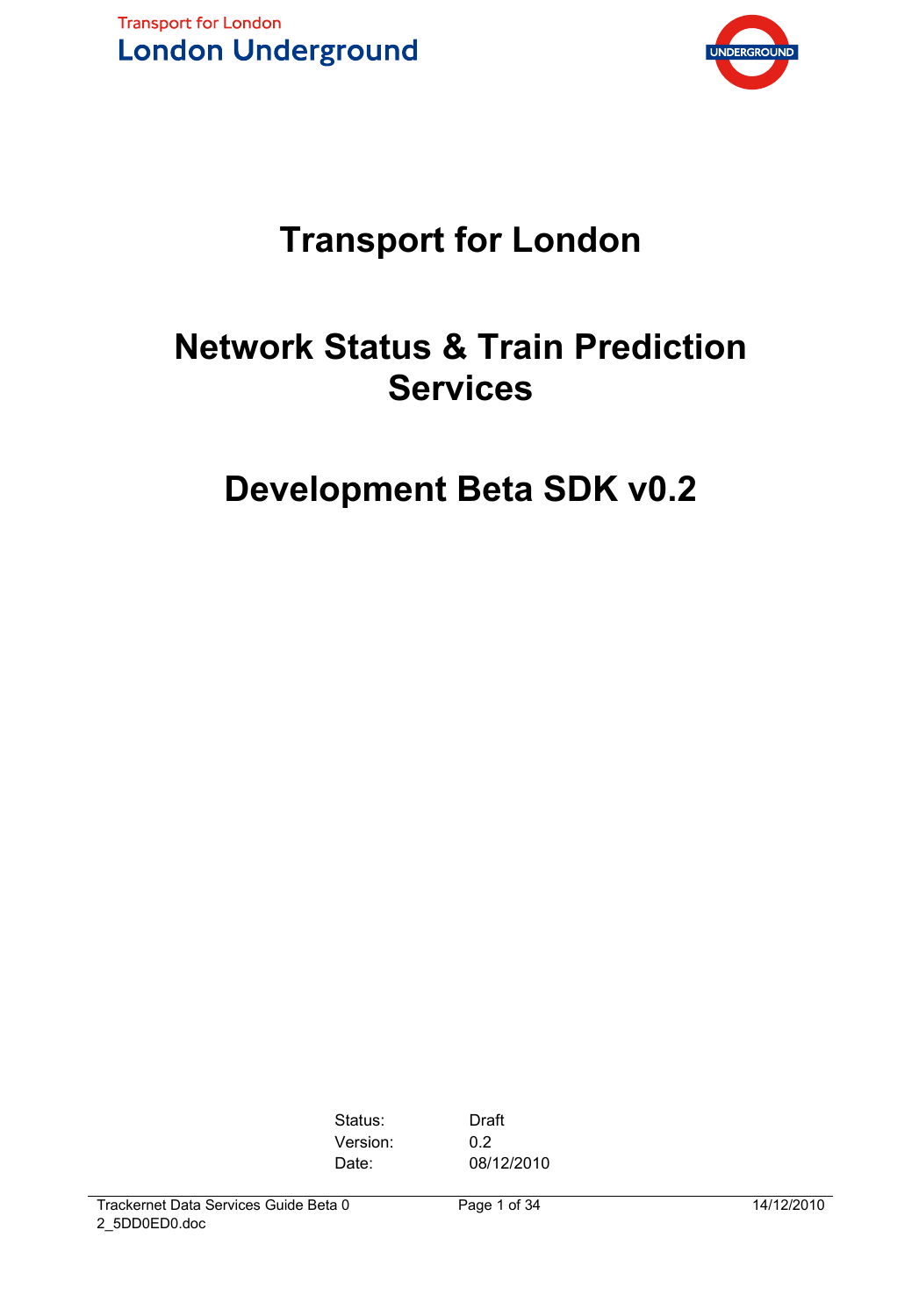# **Transport for London**<br>**London Underground**



# **Table of Contents**

| 1.   |    |
|------|----|
| 1.1. |    |
| 1.2. |    |
| 1.3. |    |
| 1.4. |    |
| 2.   |    |
| 3.   |    |
| 3.1. |    |
|      |    |
|      |    |
|      |    |
| 3.2. |    |
|      |    |
|      |    |
|      |    |
|      |    |
| 3.3. |    |
|      |    |
|      |    |
|      |    |
|      |    |
| 3.4. |    |
|      |    |
|      | 17 |
|      |    |
|      |    |
| 4.   |    |
| 5.   |    |
| 6.   |    |
| 7.   |    |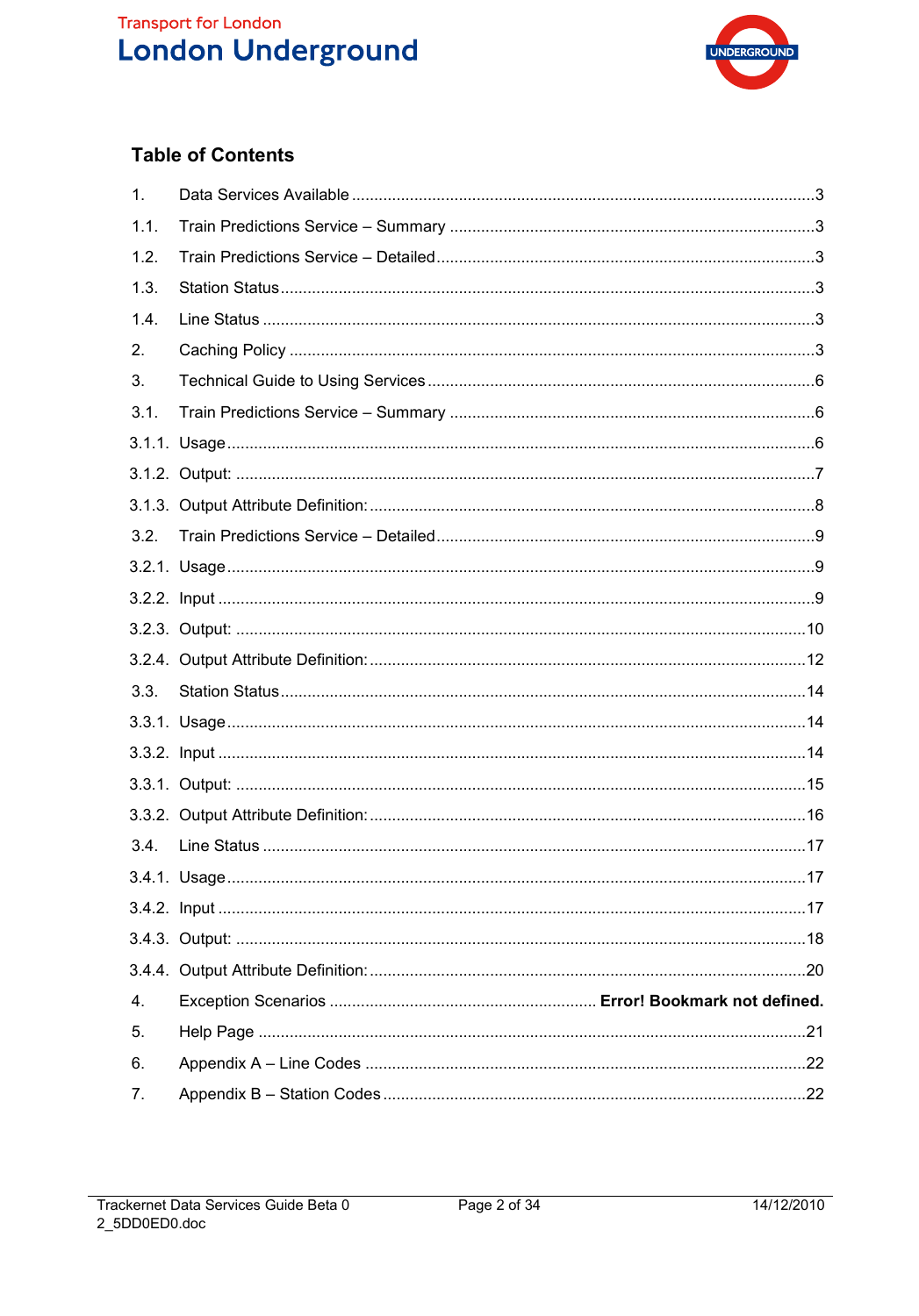**Transport for London London Underground** 



# **1. Data Services Available**

There are four data services available from Transport for London that will return up to date information about train predictions and network status.

#### **1.1. Train Predictions Service – Summary**

This service will return train prediction information for an entire line. The information returned will be a list of stations on the line. For each station a list of trains approaching the station will be returned. For each train it will display the time until the train is due to reach the station, the destination of the train and its current location will be returned.

#### **1.2. Train Predictions Service – Detailed**

This service will return detailed train prediction information for a nominated station. A line and station must be nominated for this service. The detailed train prediction service returns similar data to the summary service with the addition of more detailed information. The extra data returned includes the time from station represented in seconds, the track identifier of the current location of the train and the departure time of the train.

#### **1.3. Station Status**

This service will return the status of all stations on the network indicating station closures, faulty lifts etc. The service can optionally be run to only return stations where the status is not normal. The service will return the station names and the current status of the station indicating what the problem is in the form of a code and a description.

#### **1.4. Line Status**

This service will return the status of all lines on the network indicating any delays, disruptions or suspensions on the lines. The service can optionally be run to return only lines where there are abnormal operations. The service will return the line names and the current status of the line indicating what the problem is in the form of a code and a description.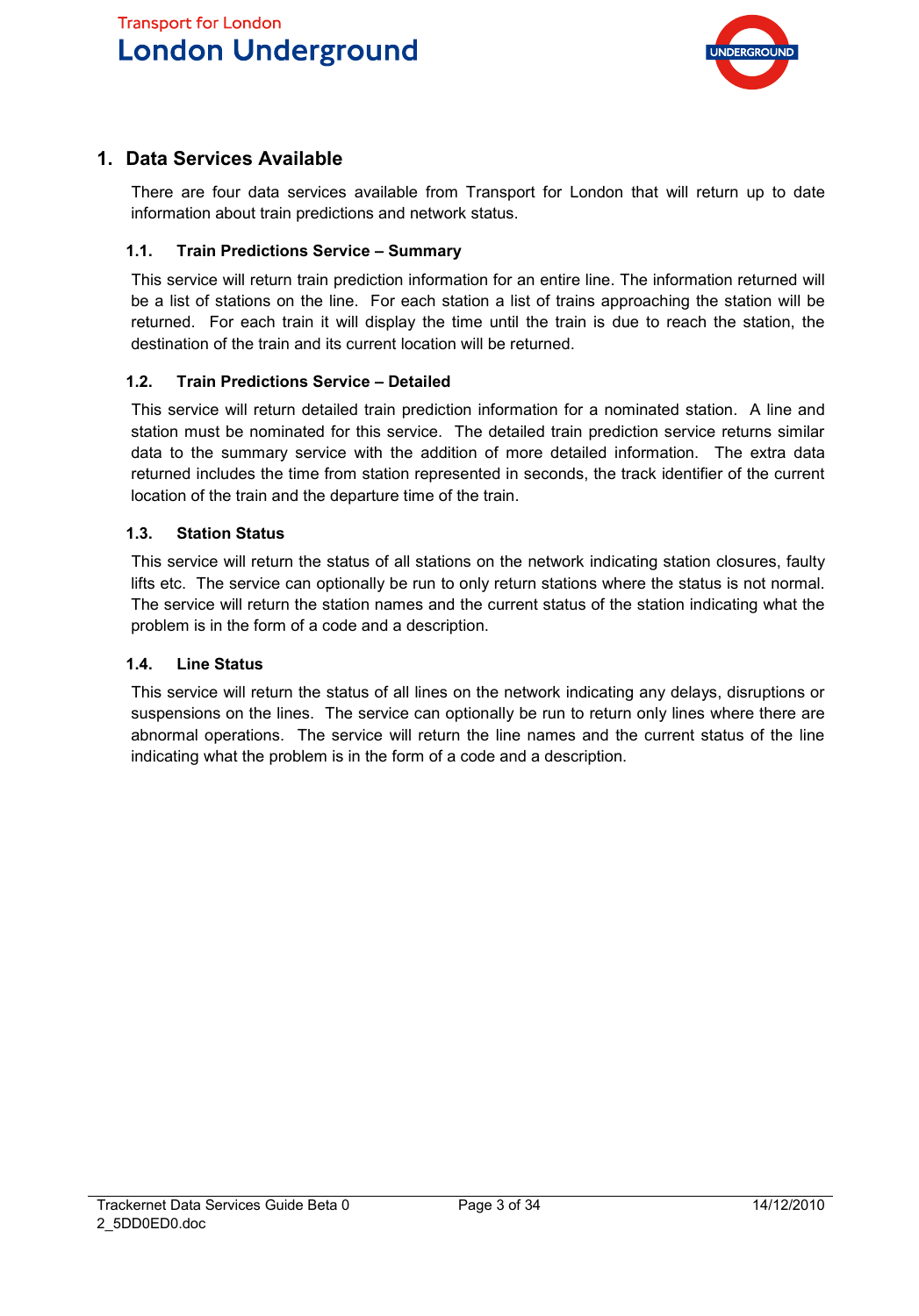# **Transport for London London Underground**



# **2. Service Behaviour**

#### **2.1. HTTP Status Codes**

#### **2.1.1. HTTP 200 OK for successful requests**

All valid and successful requests will return a HTTP status code of 200, however if the Transport for London servers return invalid data, but still a HTTP status code of 200, then this status code will also be sent to the developer, it is therefore the prerogative of the client application to handle such occurrences.

#### **2.1.2. HTTP 400 Bad Request for invalid requests**

If the URL is malformed, such where it is not in exact conformance with this document a HTTP status code of 400 will be returned.

e.g. http://example.gov.uk/TrackerNet/PredictionSummary/C/

#### **2.1.3. HTTP 204 No Content for invalid parameters**

If the URL is properly formed but has invalid parameters then a 204 HTTP status code will be returned.

e.g. http://example.gov.uk /TrackerNet/PredictionSummary/X

#### **2.2. Caching, Timeouts and Response times**

#### **2.2.1. Caching**

Data is obtained from the originating servers at TfL and cached in the Microsoft CDN for 30 seconds. Hence there is no benefit to the developer in querying any of the data services any more frequently than once every 30 seconds.

#### **2.2.2. Timeouts**

The default connection time out that is set at web server is 30 seconds.

#### **2.2.3. Response Times**

Response times should be within 3 seconds of the request hitting the service.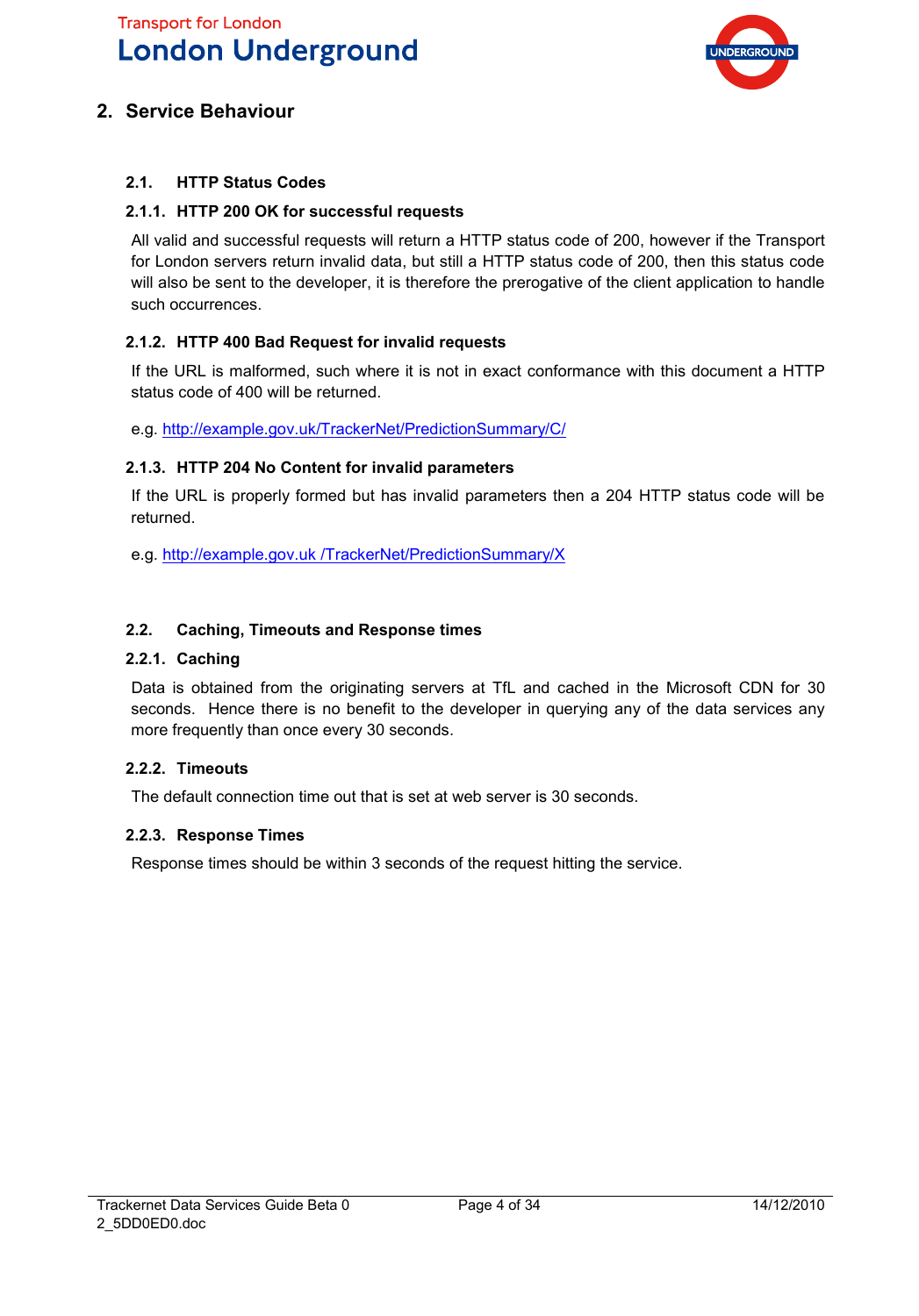# **Transport for London London Underground**



#### **2.3. HTTP Header**

## **2.3.1. Sample of part of a header and its explanation**

| <b>Header</b>                                | <b>Description</b>                   |
|----------------------------------------------|--------------------------------------|
| HTTP/1.1 200 OK                              | <b>HTTP Status Code</b>              |
| Expires: Mon, 08 Nov 2010 16:01:22 GMT       | Date and Time the cache will expire  |
| Date: Mon, 08 Nov 2010 16:00:52 GMT          | Date and time of the request         |
| Cache-Control: public, max-age=30            | Number of seconds the cache is held  |
| Last-Modified: Mon, 08 Nov 2010 16:00:52 GMT | When the cache was last updated      |
| Data-Last-Updated: 11/08/2010 16:00:52       | The timestamp of the replicated data |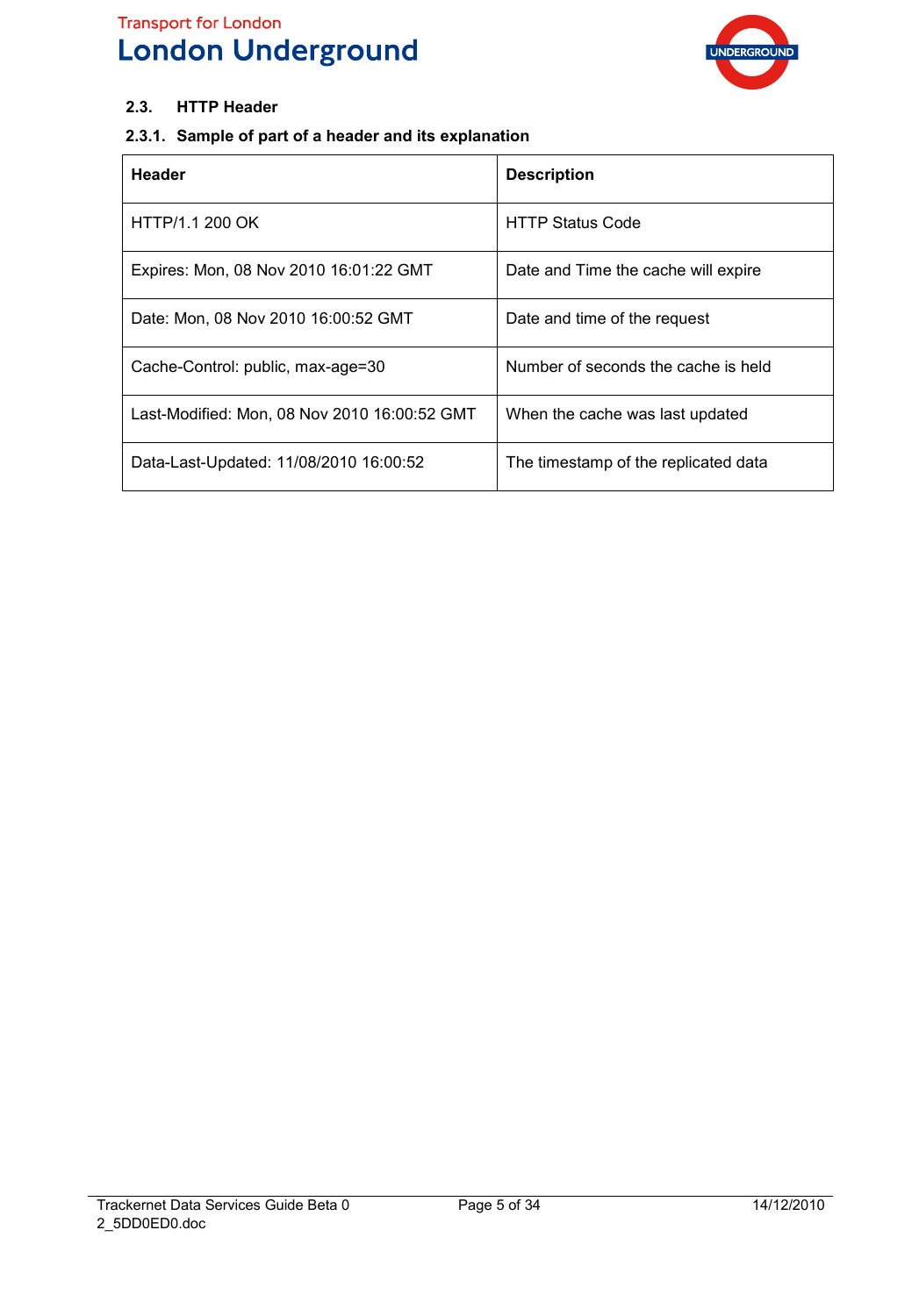



#### **3. Technical Guide to Using Services**

All the services are accessed through the one web service provided by London Underground Information Management. The service is called using parameters to determine which service is required and the level of detail to be returned.

#### **3.1. Train Predictions Service – Summary**

#### **3.1.1. Description of Service**

This service will return train prediction information for a nominated line within 100 minute range. The information returned will be a list of stations on the line. For each station a list of trains approaching the station will be returned. For each train it the time until the train is due to reach the station, the destination of the train and its current location will be returned.

#### **3.1.2. Input**

| <b>Service URL</b>                                   |
|------------------------------------------------------|
| /PredictionSummary/ <line></line>                    |
| <b>Example Input</b>                                 |
| http://example.gov.uk/TrackerNet/PredictionSummary/C |

#### **3.1.3. Parameters**

| Parameter | <b>Mandatory</b> | <b>Description</b>                    | <b>Valid Values</b>                               |
|-----------|------------------|---------------------------------------|---------------------------------------------------|
| ∟ine      | Mandatory        | A code representing the line to query | Must be set to a valid line code (see Appendix A) |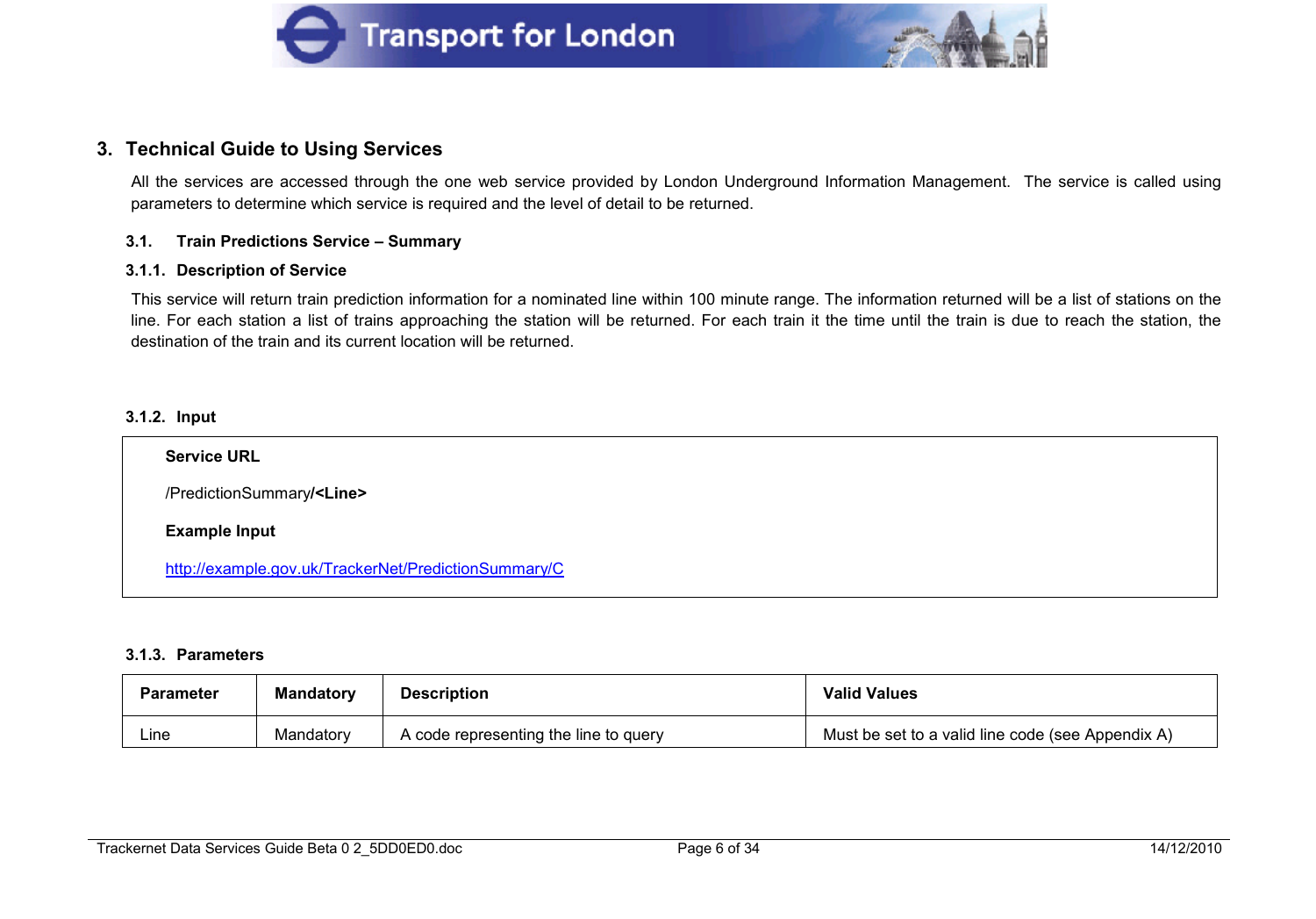



## **3.1.4. Output**

| <b>Example Output</b>                                                                                      |
|------------------------------------------------------------------------------------------------------------|
| $-$ <root></root>                                                                                          |
| <time timestamp="2009/04/27 09:12:20"></time>                                                              |
| - <s code="BNK" n="Bank."></s>                                                                             |
| - <p code="0" n="Westbound - Platform 5"></p>                                                              |
| <t c="2:30" d="547" de="West Ruislip" l="At Liverpool Street" s="146" t="2"></t>                           |
| <t c="3:00" d="548" de="Ealing Broadway" l="Between Bethnal Green and Liverpool Street" s="145" t="3"></t> |
| <t c="5:00" d="547" de="West Ruislip" l="At Bethnal Green" s="015" t="3"></t>                              |
| <t c="7:00" d="547" de="West Ruislip" l="Between Mile End and Bethnal Green" s="016" t="5"></t>            |
| <t c="10:00" d="548" de="Ealing Broadway" l="Between Stratford and Mile End" s="053" t="5"></t>            |
| $<$ /P>                                                                                                    |
| - <p code="1" n="Eastbound - Platform 6"></p>                                                              |
| $\leq$ T S="047" T="4" D="531" C="0:30" L="Between St. Paul's and Bank" DE="Woodford via Hainault" />      |
| <t c="7:00" d="543" de="Newbury Park" l="Left Tottenham Court Road" s="106" t="4"></t>                     |
| $<$ /P>                                                                                                    |
| $<$ /S>                                                                                                    |
| $<$ /ROOT>                                                                                                 |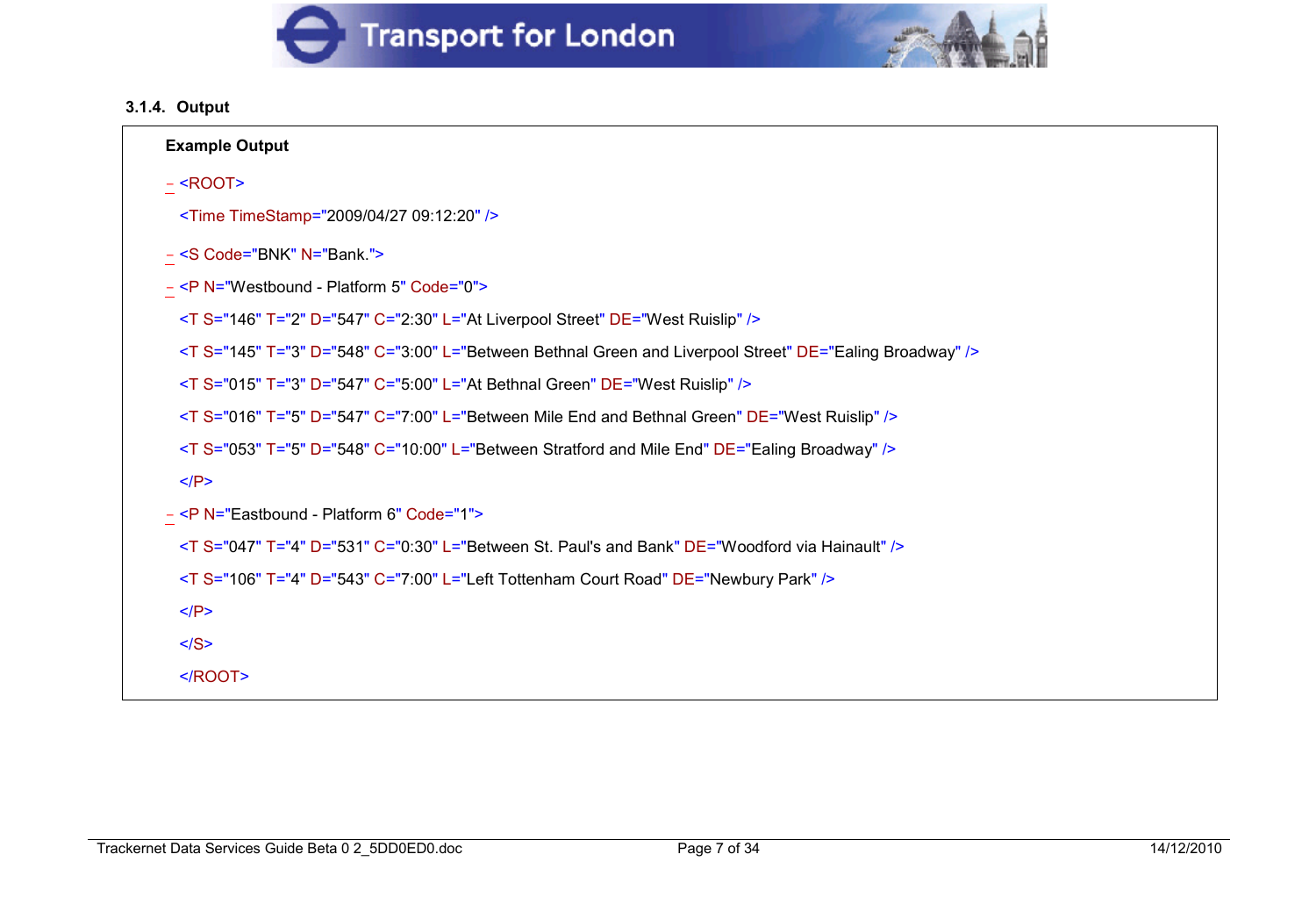



#### **3.1.5. Output Attribute Definition:**

| <b>Attribute</b> | <b>Description</b>                                                               |
|------------------|----------------------------------------------------------------------------------|
| Time TimeStamp   | The date/time the service was run in the format YYYY/MM/DD HH:MM:SS              |
| S                | A construct representing a station on the line                                   |
| Code             | A code representing the station (see Appendix B for valid values)                |
| N                | The name of the station                                                          |
|                  |                                                                                  |
| P                | A construct representing a platform on the station                               |
| N                | The name of the platform                                                         |
| Code             | A code representing the platform                                                 |
|                  |                                                                                  |
|                  | A construct representing a train in the prediction list                          |
| S                | The set number of the train                                                      |
| Т                | The trip number of the train                                                     |
| D                | A code representing the destination of the train                                 |
| С                | A value in representing the 'time to station' for this train in the format MM:SS |
|                  | The current location of the train                                                |
| DE               | The name of the destination of the train                                         |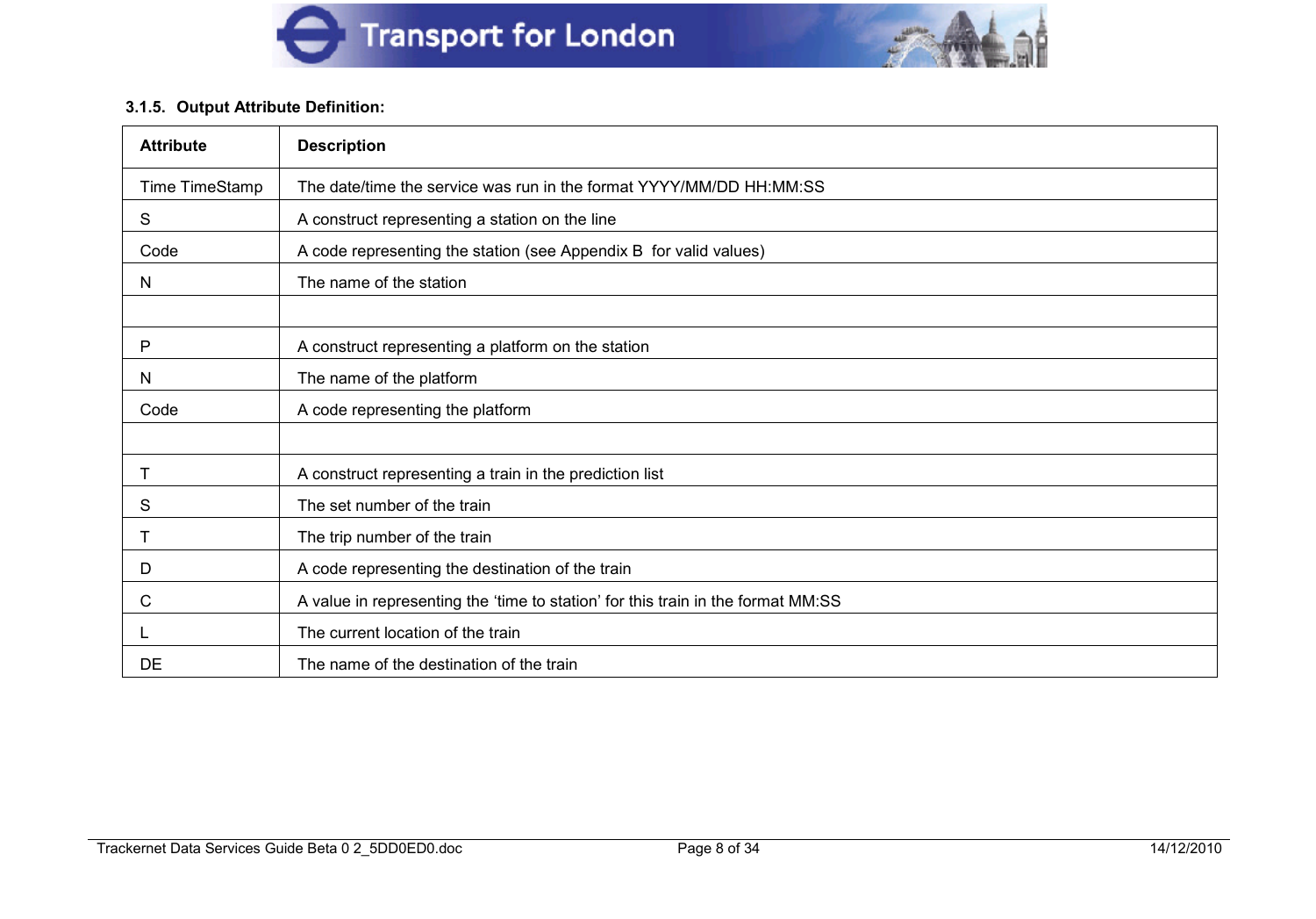



#### **3.2. Train Predictions Service – Detailed**

#### **3.2.1. Description of Service**

This service will return detailed train prediction information for a nominated station on a nominated line within 100 minute range. A station must be nominated for this service. The detailed train prediction service returns similar data to the summary service with the addition of more detailed information. The extra data returned includes the time from station represented in seconds, the track identifier of the current location of the train and the departure time of the train.

#### **3.2.2. Input**

| <b>Service URL</b>                                             |
|----------------------------------------------------------------|
| /PredictionDetailed/ <line>/<stationcode></stationcode></line> |
| <b>Example Input</b>                                           |
| http://example.gov.uk/TrackerNet/PredictionDetailed/C/BNK      |

#### **3.2.3. Parameters**

| <b>Parameter</b> | <b>Required</b> | <b>Description</b>                       | <b>Valid Values</b>                                  |
|------------------|-----------------|------------------------------------------|------------------------------------------------------|
| Line             | Mandatory       | A code representing the line to query    | Must be set to a valid line code (see Appendix A)    |
| StationCode      | Mandatory       | A code representing the station to query | Must be set to a valid station code (see Appendix B) |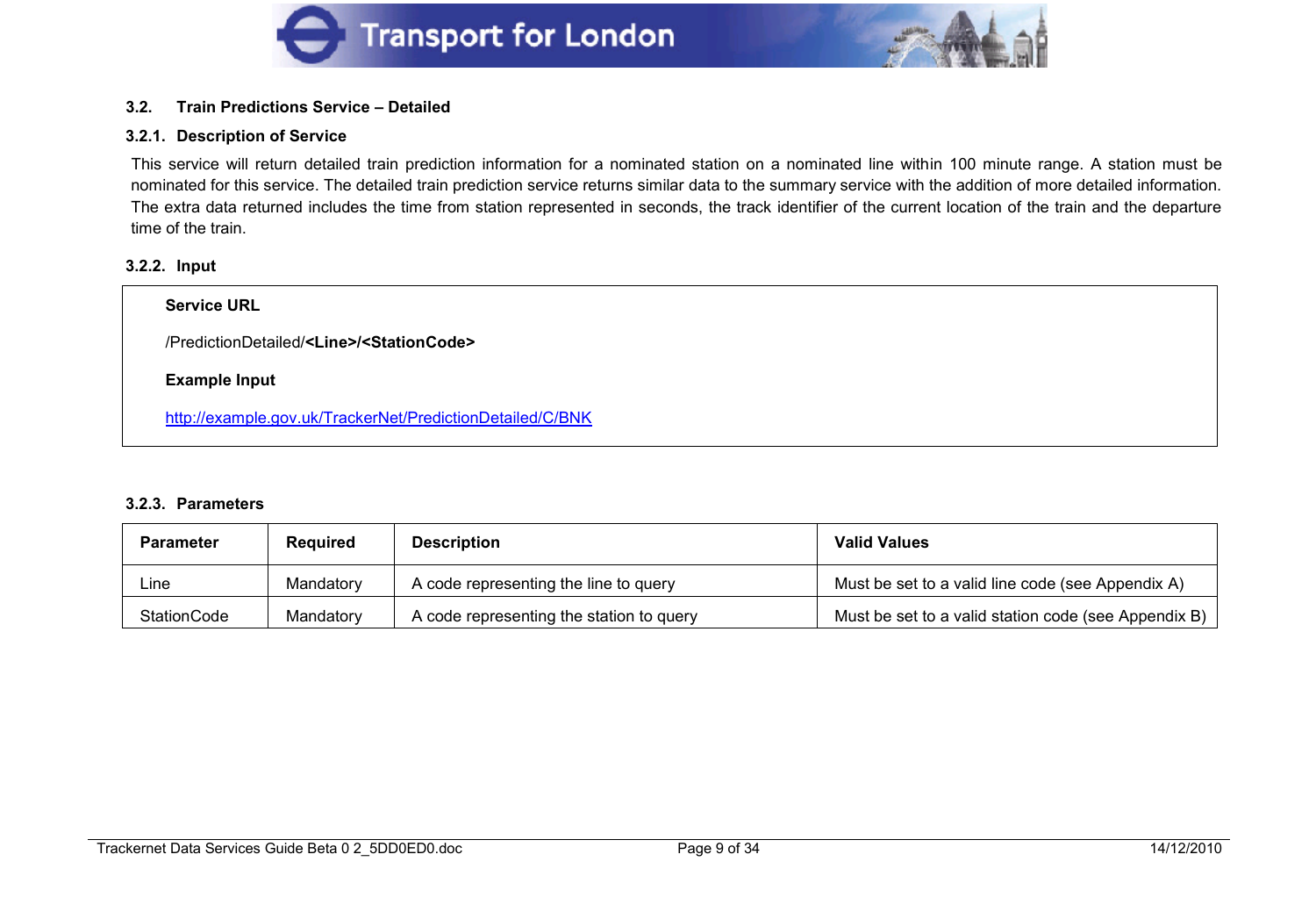



#### **3.2.4. Output**

#### **Example Output**

```
<?xml version="1.0" encoding="utf-8" ?>
```

```
- <ROOT xmlns:xsi="http://www.w3.org/2001/XMLSchema-instance" xmlns:xsd="http://www.w3.org/2001/XMLSchema"
xmlns="http://trackernet.lul.co.uk">
```
<Disclaimer>This system is an INFORMATION ONLY system, relying entirely on information received from the relevant Operational Railway Control System(s). It is NOT considered a safety related system in the Railway Engineering sense. However, the information reported may trigger user intervention by staff regarding possible incidents on the railway, and confirmation of the situation observed should be obtained prior to any corrective action being taken.</Disclaimer>

```
<WhenCreated>27 Apr 2009 8:30:31</WhenCreated>
```

```
<Line>C</Line>
```
<LineName>**Central Line**</LineName>

```
- <S Code="BNK" Mess="" N="Bank." CurTime="8:30:31">
```

```
- <P N="Westbound - Platform 5" Num="5" TrackCode="TC4708">
```

```
<T LCID="1003515" SetNo="144" TripNo="2" SecondsTo="12" TimeTo="0:30" Location="Approaching Bank" Destination="West Ruislip"
DestCode="547" Order="0" DepartTime="7:30:27" DepartInterval="12" Departed="0" Direction="0" IsStalled="0" TrackCode="TC4704" LN="C" />
```

```
<T LCID="1021215" SetNo="003" TripNo="1" SecondsTo="303" TimeTo="5:00" Location="At Bethnal Green" Destination="Ealing Broadway"
DestCode="548" Order="0" DepartTime="7:27:01" DepartInterval="303" Departed="0" Direction="0" IsStalled="0" TrackCode="TC5214" LN="C"
/
```
<T LCID="**1018956**" SetNo="**116**" TripNo="**3**" SecondsTo="**341**" TimeTo="**6:00**" Location="**Between Mile End and Bethnal Green**" Destination="**North Acton**" DestCode="**549**" Order="**0**" DepartTime="**7:28:52**" DepartInterval="**341**" Departed="**0**" Direction="**0**" IsStalled="**0**" TrackCode="**TC5206**" LN="**C**" />

<T LCID="**1019553**" SetNo="**010**" TripNo="**2**" SecondsTo="**498**" TimeTo="**8:00**" Location="**At Mile End**" Destination="**West Ruislip**" DestCode="**547**" Order="**0**" DepartTime="**7:30:29**" DepartInterval="**498**" Departed="**0**" Direction="**0**" IsStalled="**0**" TrackCode="**TC5426**" LN="**C**"  $\rightarrow$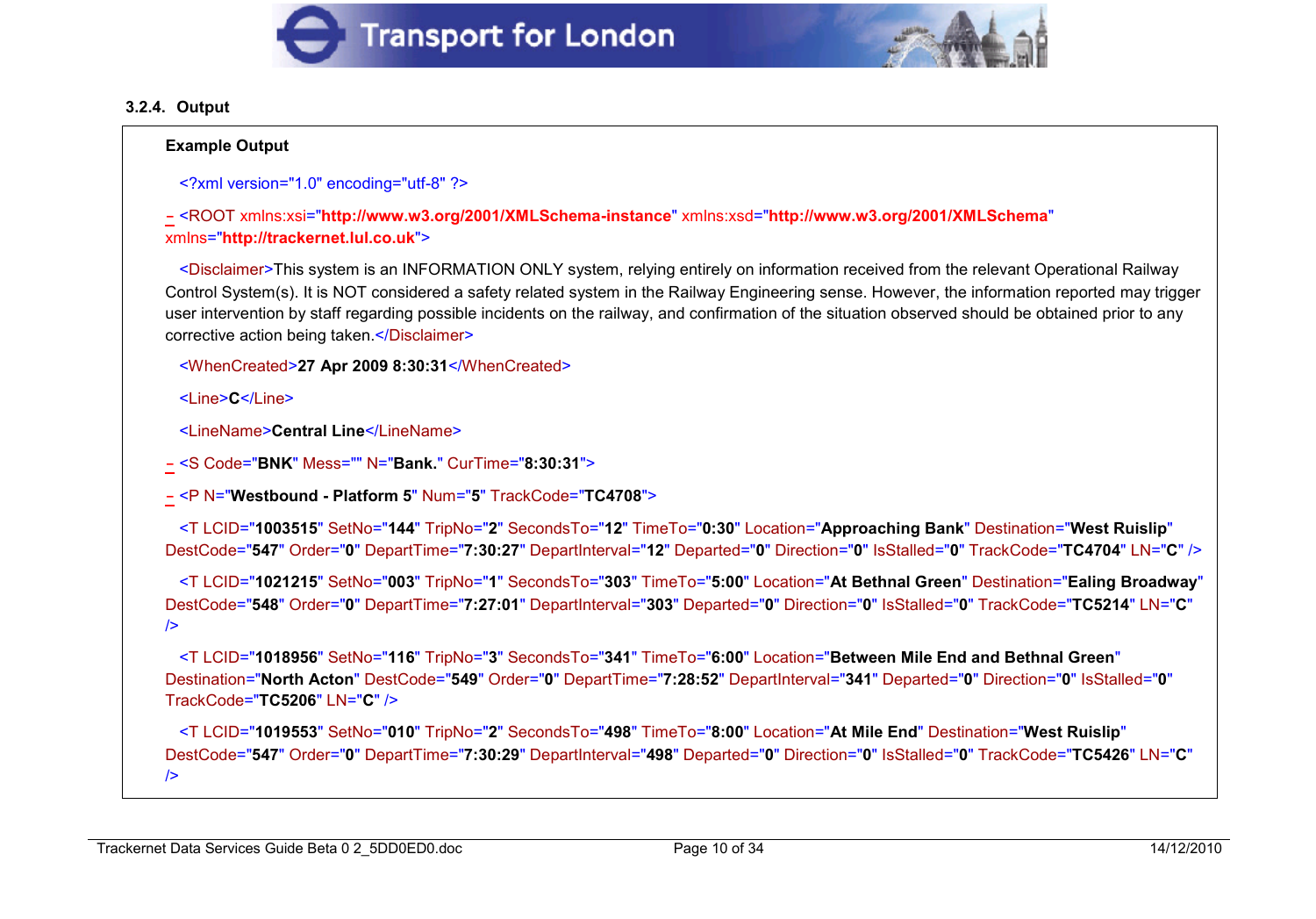



**-** <P N="**Eastbound - Platform 6**" Num="**6**" TrackCode="**TC4709**">

<T LCID="**1019669**" SetNo="**024**" TripNo="**2**" SecondsTo="**33**" TimeTo="**1:00**" Location="**Between St. Paul's and Bank**" Destination="**Epping**" DestCode="**530**" Order="**0**" DepartTime="**7:30:20**" DepartInterval="**33**" Departed="**0**" Direction="**0**" IsStalled="**0**" TrackCode="**TC4701**" LN="**C**" />

<T LCID="**1017893**" SetNo="**070**" TripNo="**4**" SecondsTo="**110**" TimeTo="**2:00**" Location="**At St. Paul's**" Destination="**Hainault via Newbury Park**" DestCode="**532**" Order="**0**" DepartTime="**7:30:28**" DepartInterval="**110**" Departed="**0**" Direction="**0**" IsStalled="**0**" TrackCode="**TC4611**" LN="**C**" />

<T LCID="**1020939**" SetNo="**025**" TripNo="**2**" SecondsTo="**248**" TimeTo="**4:30**" Location="**At Chancery Lane**" Destination="**Epping**" DestCode="**530**" Order="**0**" DepartTime="**7:30:24**" DepartInterval="**248**" Departed="**0**" Direction="**0**" IsStalled="**0**" TrackCode="**TC4505**" LN="**C**"  $/$ 

<T LCID="**1019794**" SetNo="**111**" TripNo="**2**" SecondsTo="**394**" TimeTo="**7:00**" Location="**Between Tottenham Court Road and Holborn**" Destination="**Newbury Park**" DestCode="**543**" Order="**0**" DepartTime="**7:30:24**" DepartInterval="**394**" Departed="**0**" Direction="**0**" IsStalled="**0**" TrackCode="**TC4111**" LN="**C**" />

<T LCID="**1020258**" SetNo="**113**" TripNo="**2**" SecondsTo="**551**" TimeTo="**9:00**" Location="**At Oxford Circus**" Destination="**Loughton**" DestCode="**529**" Order="**0**" DepartTime="**7:30:15**" DepartInterval="**551**" Departed="**0**" Direction="**0**" IsStalled="**0**" TrackCode="**TC4007**" LN="**C**"  $/$ 

 $<$ / $P$ >

 $<$ /S $>$ 

</ROOT>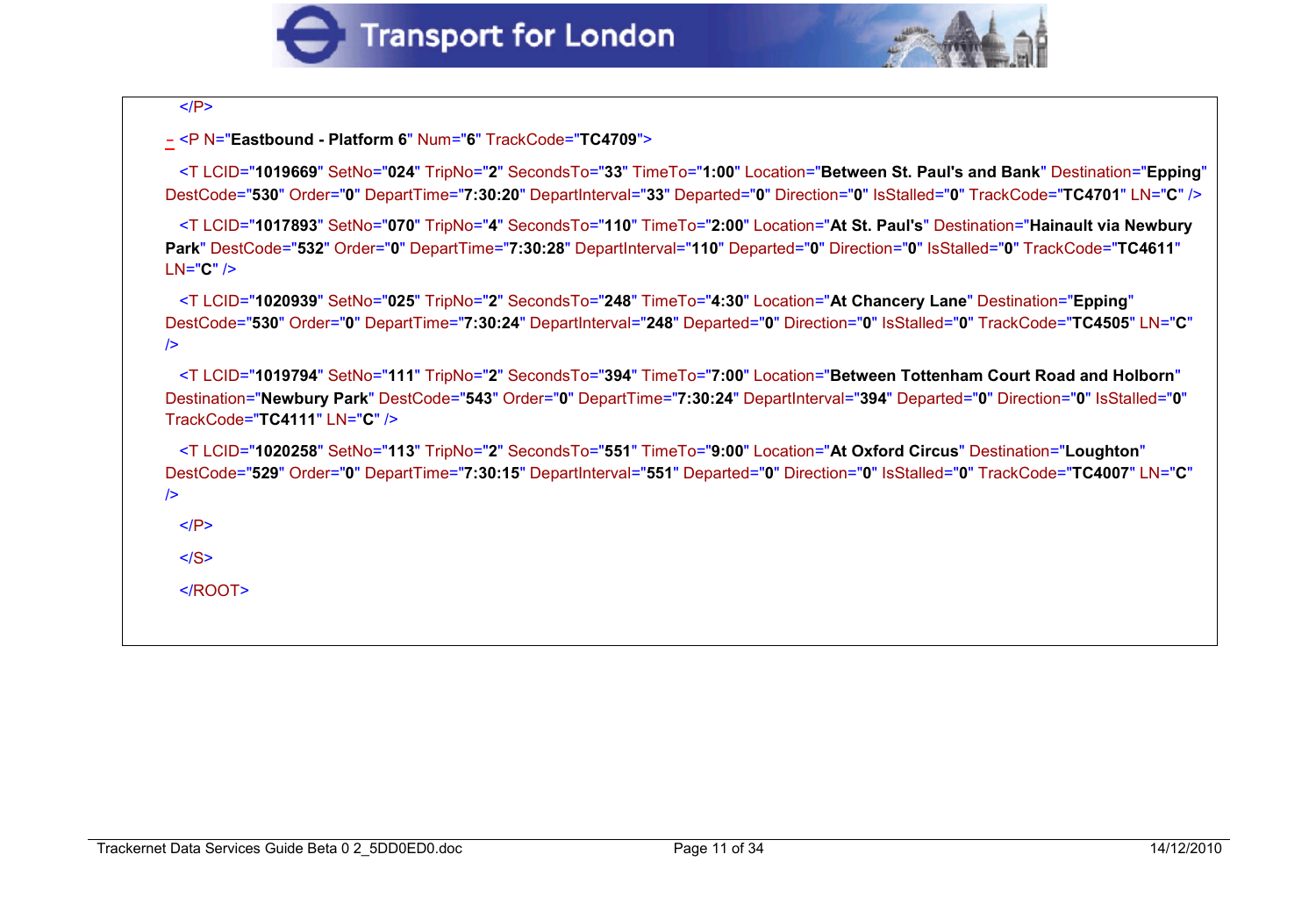

#### **3.2.5. Output Attribute Definition:**

| <b>Attribute</b>  | <b>Description</b>                                                   |
|-------------------|----------------------------------------------------------------------|
| <b>Disclaimer</b> | A disclaimer about the information only nature of the service        |
| WhenCreated       | The time/date the service was run in the format DD MMM YYYY HH:MM:SS |
| Line              | A code representing the line (see Appendix A)                        |
| LineName          | The name of the line                                                 |
|                   |                                                                      |
| S                 | A construct representing a station on the line                       |
| Code              | A code representing the station (see Appendix B for valid values)    |
| Mess              |                                                                      |
| N                 | The name of the station                                              |
| CurTime           | The time the service was run in the format HH:MM:SS                  |
|                   |                                                                      |
| P                 | A construct representing a platform on the station                   |
| N                 | The name of the platform                                             |
| Num               | The platform number                                                  |
| <b>TrackCode</b>  | The track code of the section of track at the front of the platform  |
|                   |                                                                      |
| Τ                 | A construct representing a train in the prediction list              |
| <b>LCID</b>       | The leading car Id for the train                                     |
| SetNo             | The set number of the train                                          |
| <b>TripNo</b>     | The trip number of the train                                         |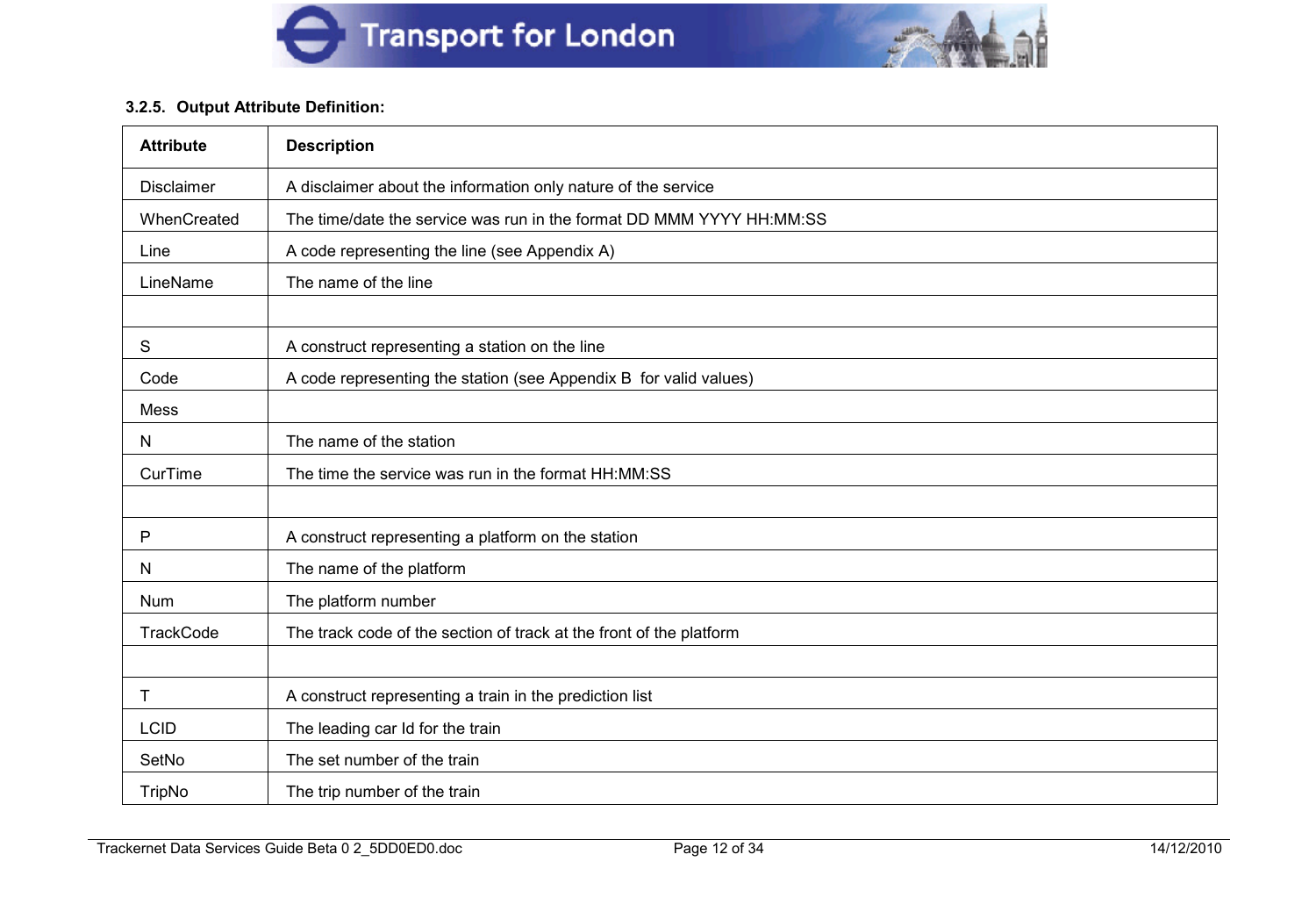



| SecondsTo        | A value representing the 'time to station' for this train in seconds in the format SSS               |
|------------------|------------------------------------------------------------------------------------------------------|
| TimeTo           | A value representing the 'time to station' for this train in minutes and seconds in the format MM:SS |
| Location         | The current location of the train                                                                    |
| Destination      | The name of the destination of the train                                                             |
| <b>DestCode</b>  | A code representing the destination of the train                                                     |
| Order            | Not Assigned. Value will default to zero                                                             |
| DepartTime       | Time train departed the platform                                                                     |
| DepartInterval   | Interval in seconds between the departure of the specified train and the previous train              |
| Departed         | Boolean value to determine if the train has departed the platform                                    |
| <b>Direction</b> | Direction of Travel                                                                                  |
| <b>IsStalled</b> | Not Assigned. Value will default to zero                                                             |
| <b>TrackCode</b> | The current section of track the train occupies                                                      |
| LN               | A code representing the line the train is running on (see Appendix A)                                |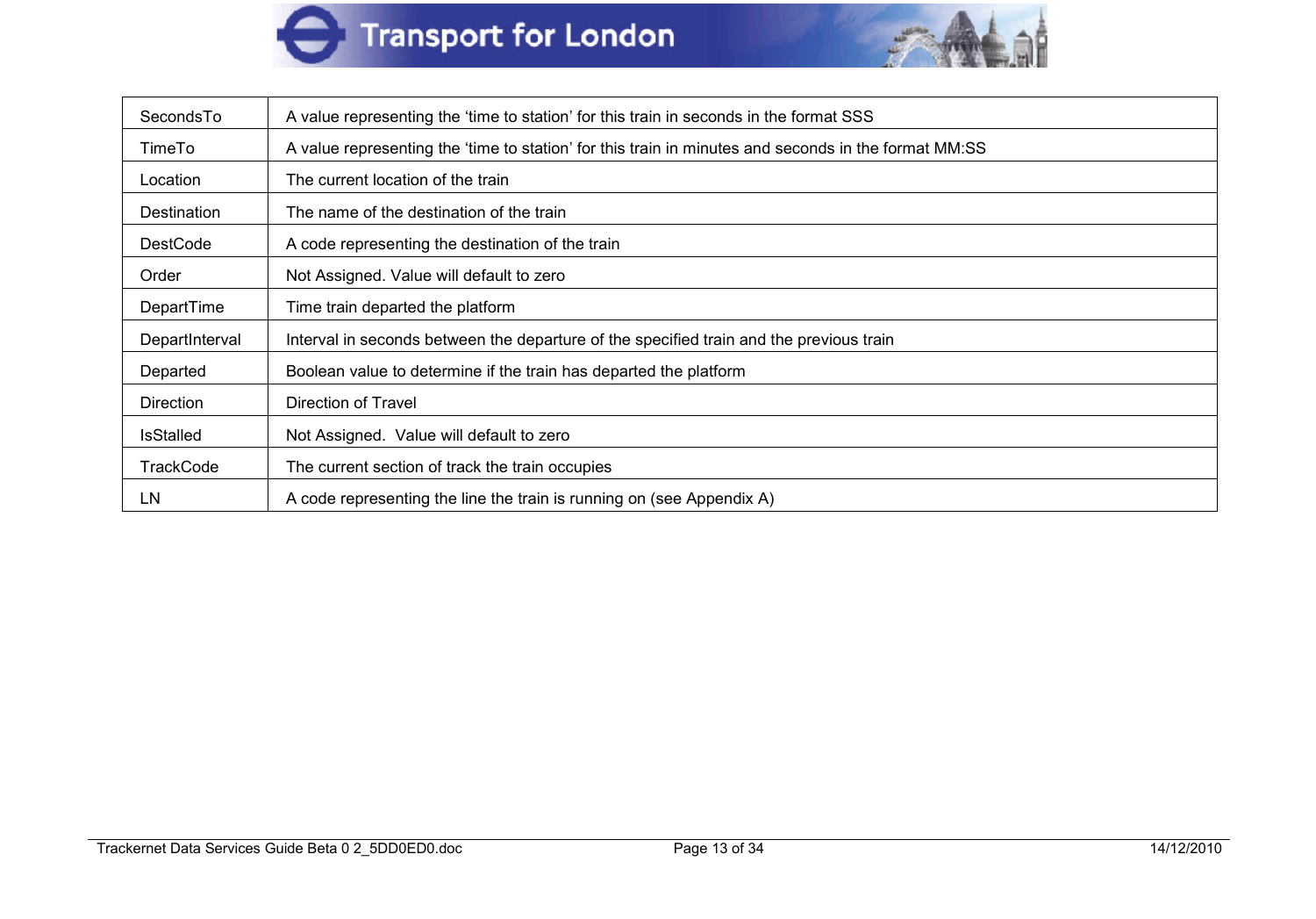



#### **3.3. Station Status**

#### **3.3.1. Description of Service**

This service will return the status of all stations on the network indicating station closures, faulty lifts etc. The service can optionally be run to only return stations where the status is not normal. The service will return the station names and the current status of the station indicating what the problem is in the form of a code and a description.

#### **3.3.2. Input**

| <b>Service URL</b>                                           |  |
|--------------------------------------------------------------|--|
| /StationStatus                                               |  |
| /StationStatus/ <incidentsonly></incidentsonly>              |  |
| <b>Example Input</b>                                         |  |
| http://example.gov.uk/TrackerNet/StationStatus               |  |
| http://example.gov.uk/TrackerNet/StationStatus/IncidentsOnly |  |

#### **3.3.3. Parameters**

| Parameter            | <b>Required</b> | <b>Description</b>                                                               | <b>Valid Values</b> |
|----------------------|-----------------|----------------------------------------------------------------------------------|---------------------|
| <b>IncidentsOnly</b> | Optional        | An indication of whether only stations that have<br>incidents should be returned | IncidentsOnly       |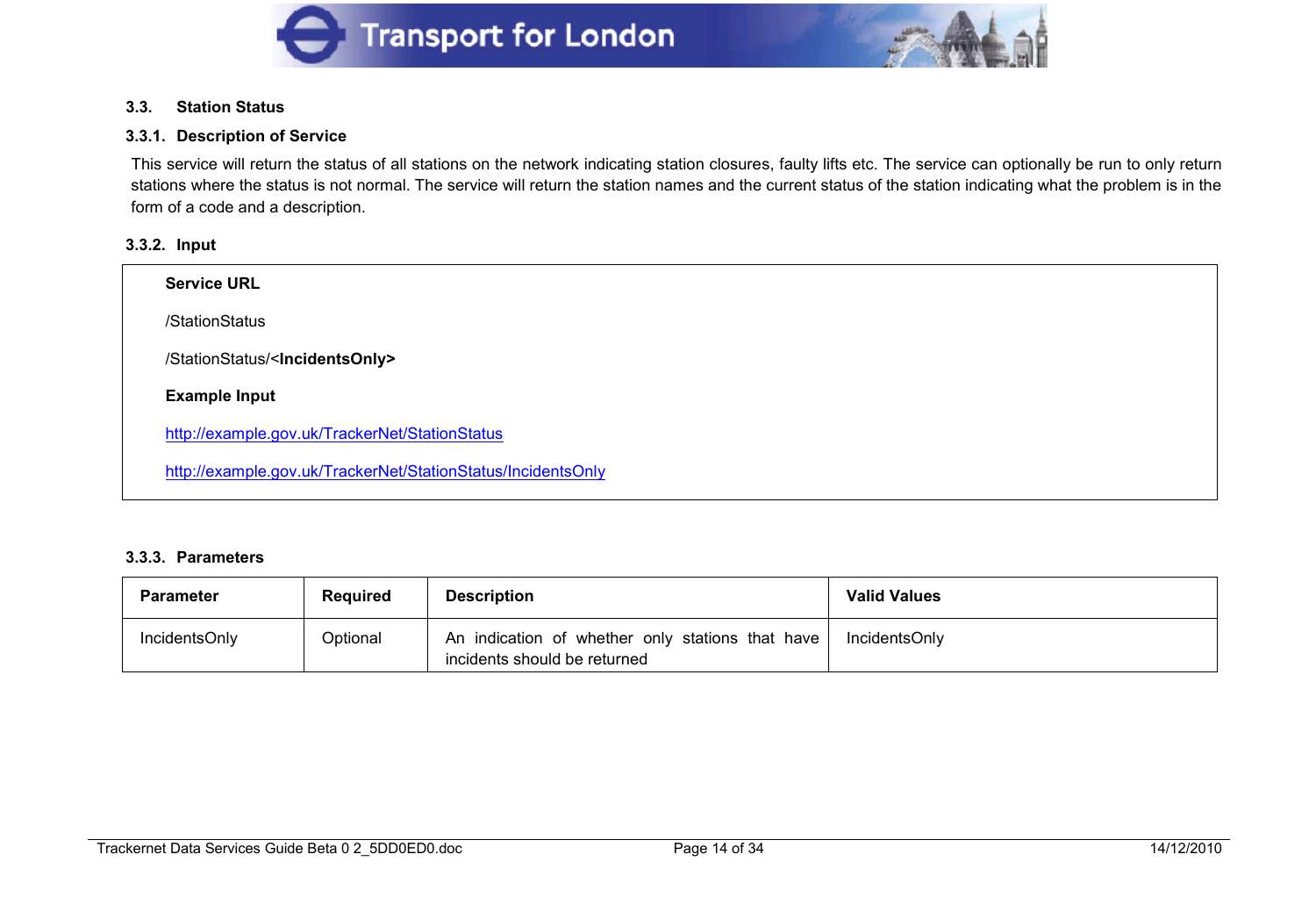



## **3.3.4. Output**

| xml version="1.0" encoding="utf-8" ?   |                                                                                                                                                               |
|----------------------------------------|---------------------------------------------------------------------------------------------------------------------------------------------------------------|
| xmlns="http://webservices.lul.co.uk/"> | - <arrayofstationstatus <="" td="" xmlns:xsd="http://www.w3.org/2001/XMLSchema" xmlns:xsi="http://www.w3.org/2001/XMLSchema-instance"></arrayofstationstatus> |
|                                        | - <stationstatus id="95" statusdetails="To the eastbound District and Piccadilly line platforms due to a faulty lift."></stationstatus>                       |
|                                        | <station id="95" name="Hammersmith (Dis)"></station>                                                                                                          |
|                                        | - <status cssclass="Closed" description="No Step Free Access" id="NS" isactive="true"></status>                                                               |
|                                        | <statustype description="Station" id="2"></statustype>                                                                                                        |
|                                        |                                                                                                                                                               |
|                                        |                                                                                                                                                               |
|                                        | - <stationstatus id="110" statusdetails="To the westbound platform due to a faulty lift."></stationstatus>                                                    |
|                                        | <station id="110" name="Hillingdon"></station>                                                                                                                |
|                                        | - <status cssclass="Closed" description="No Step Free Access" id="NS" isactive="true"></status>                                                               |
|                                        | <statustype description="Station" id="2"></statustype>                                                                                                        |
|                                        |                                                                                                                                                               |
|                                        |                                                                                                                                                               |
|                                        |                                                                                                                                                               |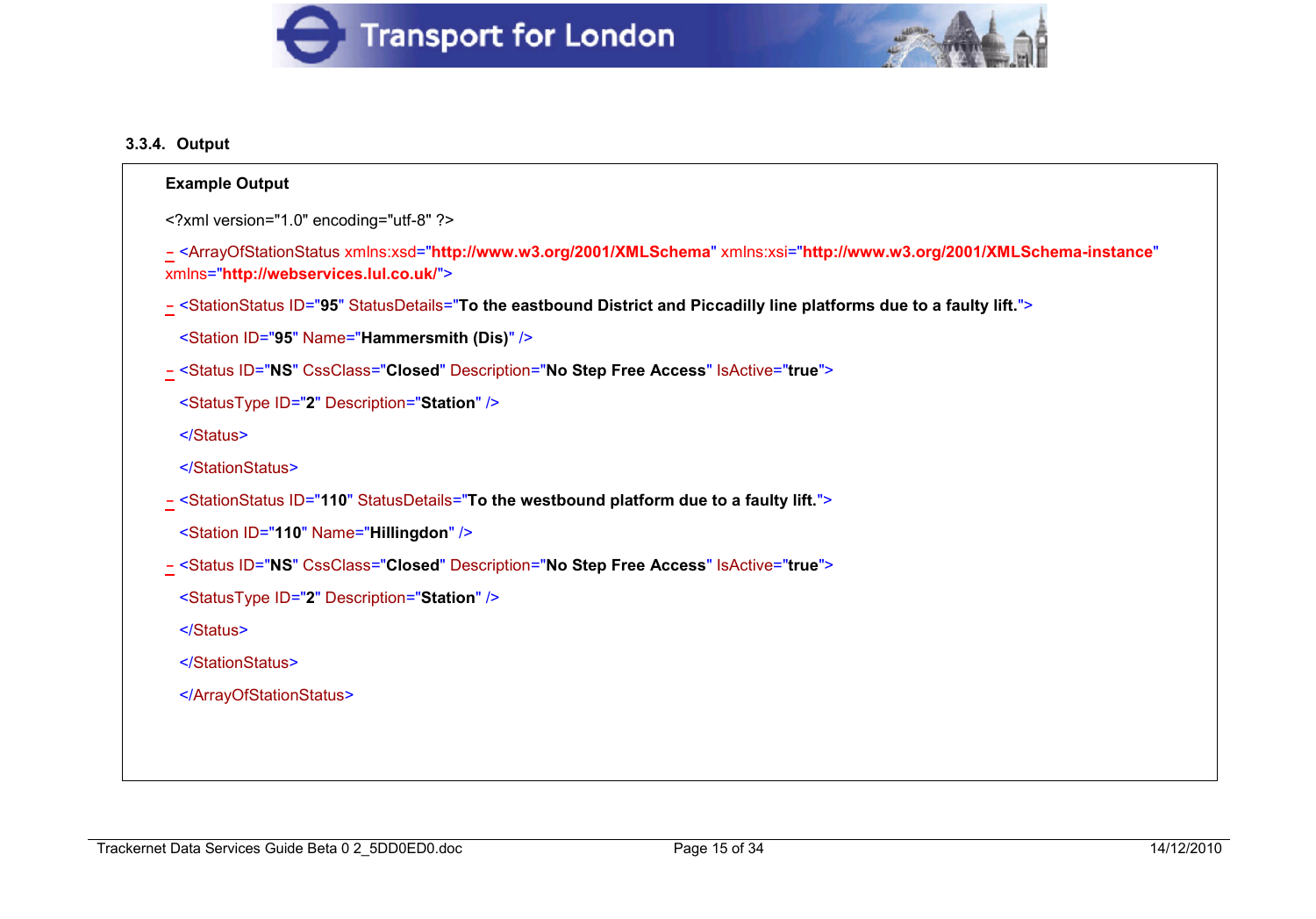



#### **3.3.5. Output Attribute Definition**

| <b>Attribute</b>     | <b>Description</b>                                                                                                |  |
|----------------------|-------------------------------------------------------------------------------------------------------------------|--|
| StationStatus ID     | An identifier for the station                                                                                     |  |
| <b>StatusDetails</b> | A description of the status of the station if the status is not normal otherwise this will be blank               |  |
| Station ID           | A code representing the station                                                                                   |  |
| Name                 | The station name                                                                                                  |  |
| Status ID            | A numeric code representing the status of the station                                                             |  |
| <b>CssClass</b>      | A text code representing the general status of the station e.g. Open, Closed                                      |  |
| Description          | A description of the status of the station e.g. No Step Free Access                                               |  |
| <b>IsActive</b>      | A Boolean indicating if the status shown is active                                                                |  |
| StatusType ID        | A code representing the status type the service is checking. For this call it will always return the value "2"    |  |
| Description          | A description of the status type the service is checking. For this call it will always return the value "Station" |  |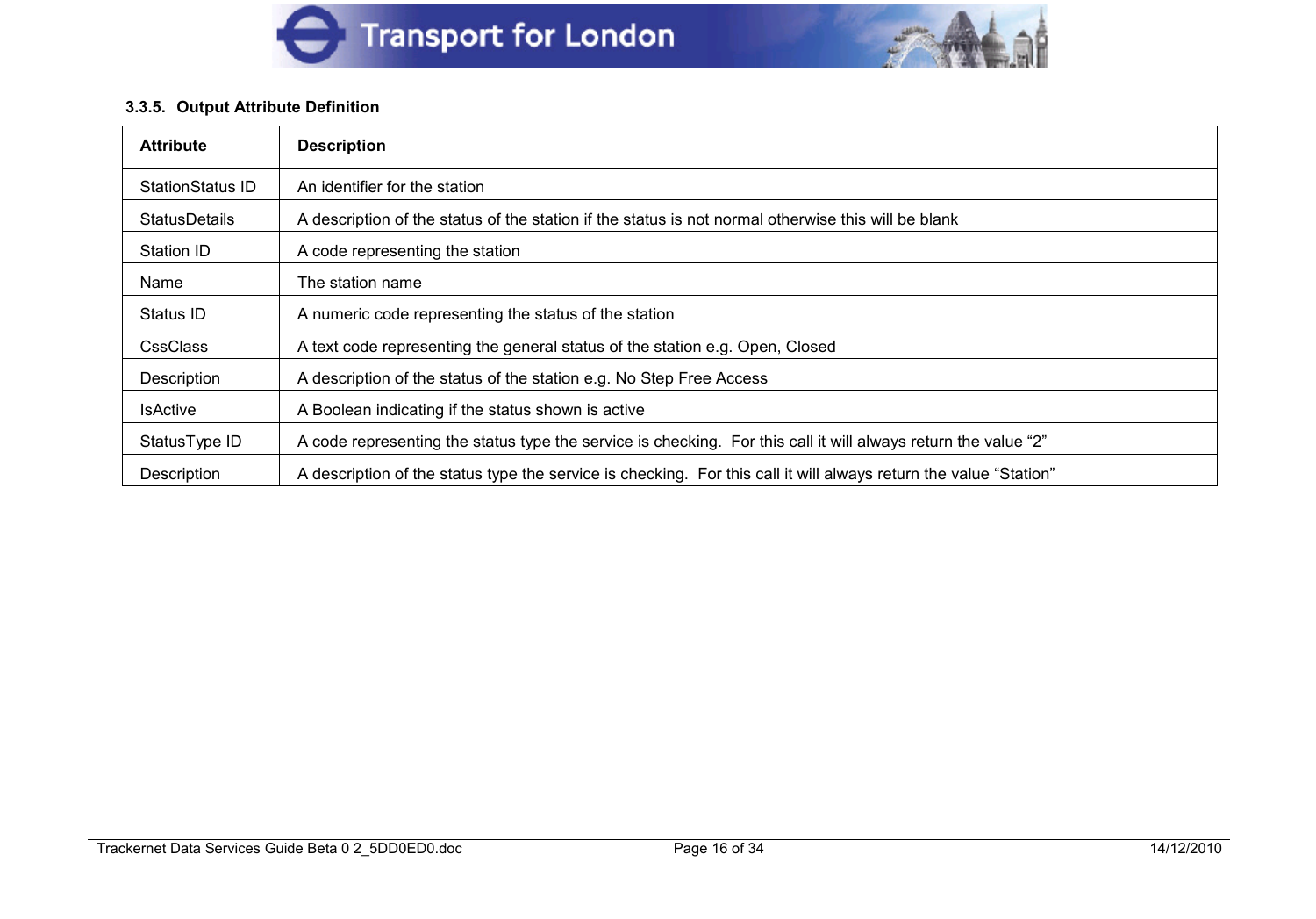



#### **3.4. Line Status**

#### **3.4.1. Description of Service**

This service will return the status of all lines on the network indicating any delays, disruptions or suspensions on the lines. The service can optionally be run to return only lines where there are abnormal operations. The service will return the line names and the current status of the line indicating what the problem is in the form of a code and a description

#### **3.4.2. Input**

| <b>Service URL</b>                                        |  |  |
|-----------------------------------------------------------|--|--|
| /LineStatus                                               |  |  |
| /LineStatus/IncidentsOnly                                 |  |  |
| <b>Example Input</b>                                      |  |  |
| http://example.gov.uk/TrackerNet/LineStatus               |  |  |
| http://example.gov.uk/TrackerNet/LineStatus/IncidentsOnly |  |  |
|                                                           |  |  |

#### **3.4.3. Parameters**

| <b>Parameter</b> | Reauired | <b>Description</b>                                                            | <b>Valid Values</b> |
|------------------|----------|-------------------------------------------------------------------------------|---------------------|
| IncidentsOnly    | Optional | An indication of whether only lines that have<br>incidents should be returned | IncidentsOnly       |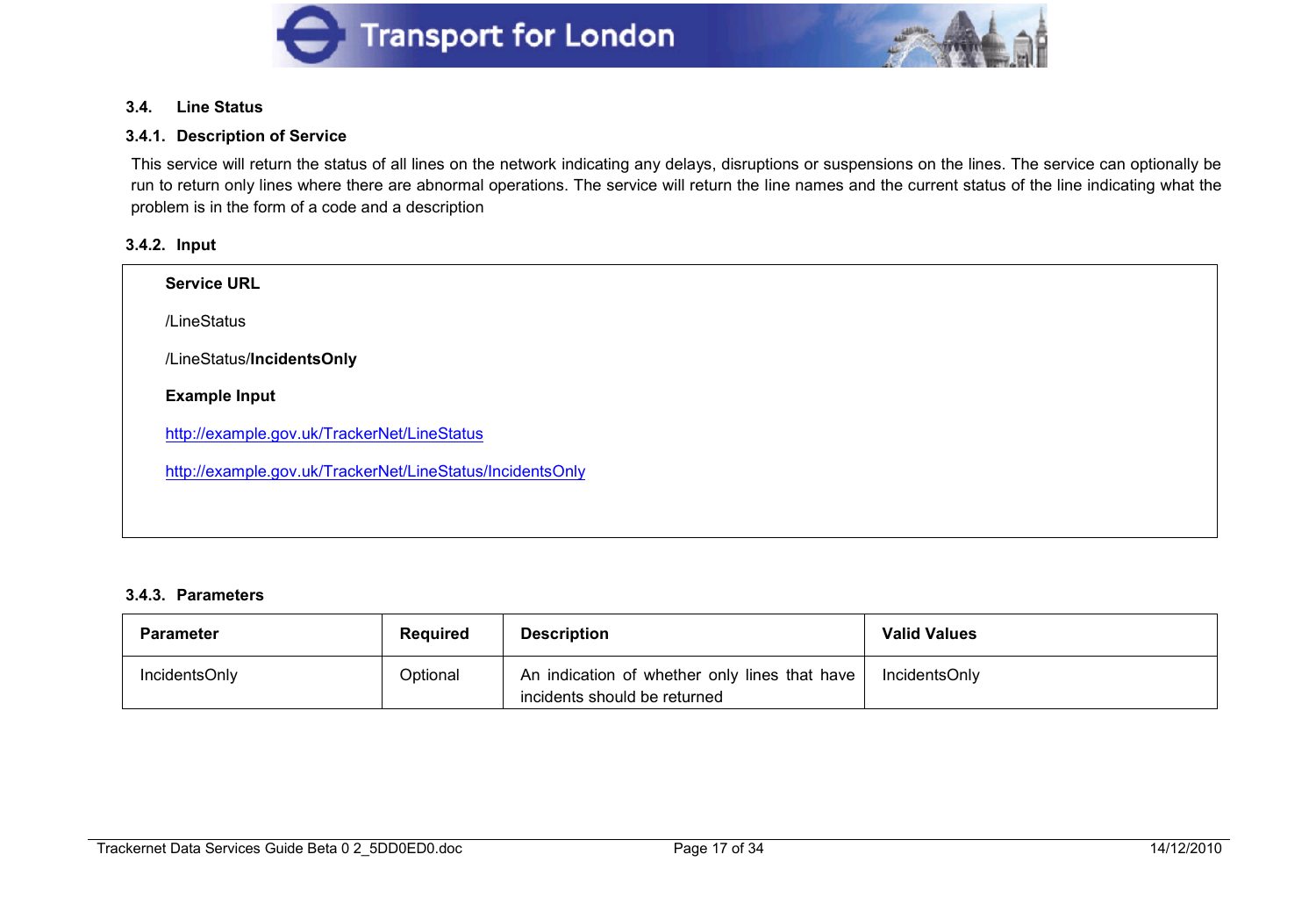



#### **3.4.4. Output:**

#### **Example Output**

```
<?xml version="1.0" encoding="utf-8" ?>
```
**-** <ArrayOfLineStatus xmlns:xsd="**http://www.w3.org/2001/XMLSchema**" xmlns:xsi="**http://www.w3.org/2001/XMLSchema-instance**" xmlns="**http://webservices.lul.co.uk/**">

**-** <LineStatus ID="**2**" StatusDetails="**Between Turnham Green and Richmond only, due to a signal failure at Richmond. GOOD SERVICE on the rest of the line.**">

```
<BranchDisruptions />
```

```
<Line ID="9" Name="District" />
```
**-** <Status ID="**SD**" CssClass="**DisruptedService**" Description="**Severe Delays**" IsActive="**true**">

```
<StatusType ID="1" Description="Line" />
```
</Status>

```
</LineStatus>
```
**-** <LineStatus ID="**4**" StatusDetails="**Due to an obstruction on the track in the Westminster area. Valid tickets will be accepted on London Buses via any reasonable route. Customers should avoid the line where possible.**">

```
<BranchDisruptions />
```

```
<Line ID="4" Name="Jubilee" />
```
**-** <Status ID="**SD**" CssClass="**DisruptedService**" Description="**Severe Delays**" IsActive="**true**">

```
<StatusType ID="1" Description="Line" />
```
</Status>

</LineStatus>

**-** <LineStatus ID="**5**" StatusDetails="**Between Kennington and Camden Town via Bank only, due to a person ill on a train earlier at Angel. GOOD SERVICE on the rest of the line.**">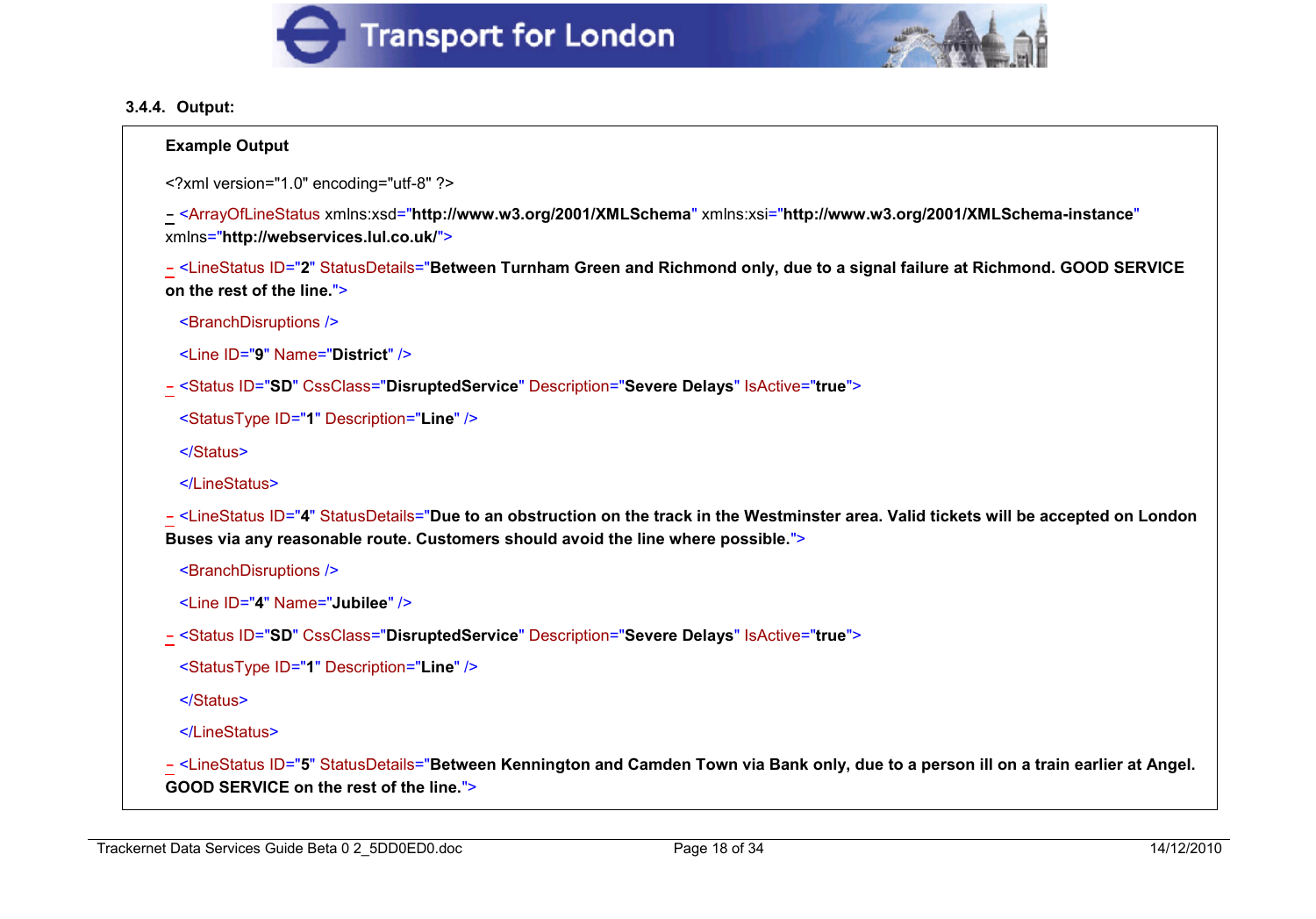



<BranchDisruptions />

- <Line ID="**5**" Name="**Northern**" />
- **-** <Status ID="**MD**" CssClass="**GoodService**" Description="**Minor Delays**" IsActive="**true**">
- <StatusType ID="**1**" Description="**Line**" />
- </Status>
- </LineStatus>
- </ArrayOfLineStatus>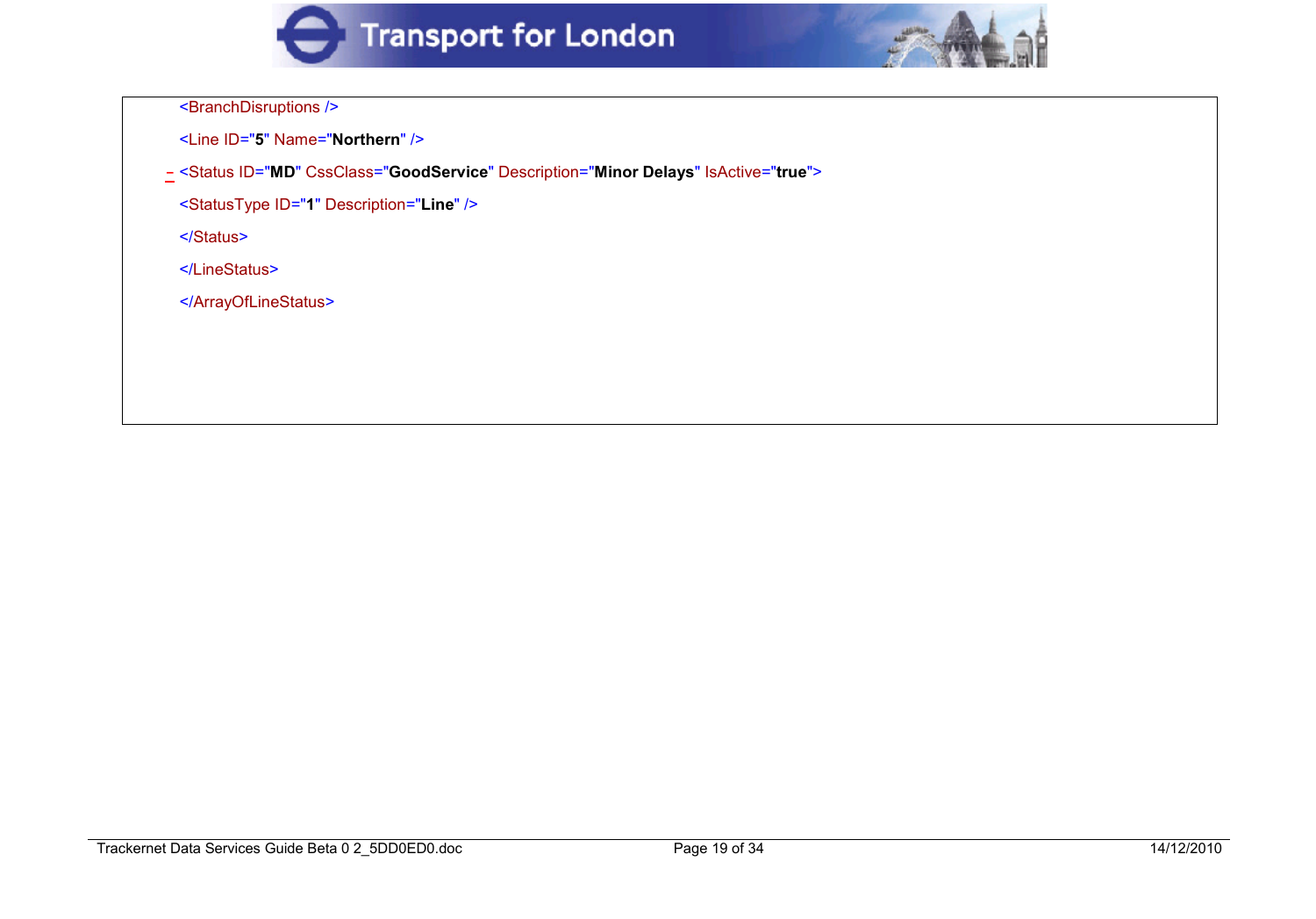



#### **3.4.5. Output Attribute Definition:**

| <b>Attribute</b>         | <b>Description</b>                                                                                             |  |
|--------------------------|----------------------------------------------------------------------------------------------------------------|--|
| LineStatus ID            | An identifier for the line                                                                                     |  |
| <b>StatusDetails</b>     | A description of the status of the line if the status is not normal otherwise this will be blank               |  |
| <b>BranchDisruptions</b> | Not Used                                                                                                       |  |
| Line ID                  | A code representing the line                                                                                   |  |
| Name                     | The line name                                                                                                  |  |
| Status ID                | A numeric code representing the status of the line                                                             |  |
| <b>CssClass</b>          | A text code representing the general status of the line, e.g. GoodService, DisruptedService                    |  |
| Description              | A description of the status of the line e.g. Part Suspended, Severe Delays                                     |  |
| <b>IsActive</b>          | A Boolean indicating if the status shown is active                                                             |  |
| StatusType ID            | A code representing the status type the service is checking. For this call it will always return the value "1" |  |
| Description              | A description of the status type the service is checking. For this call it will always return the value "Line" |  |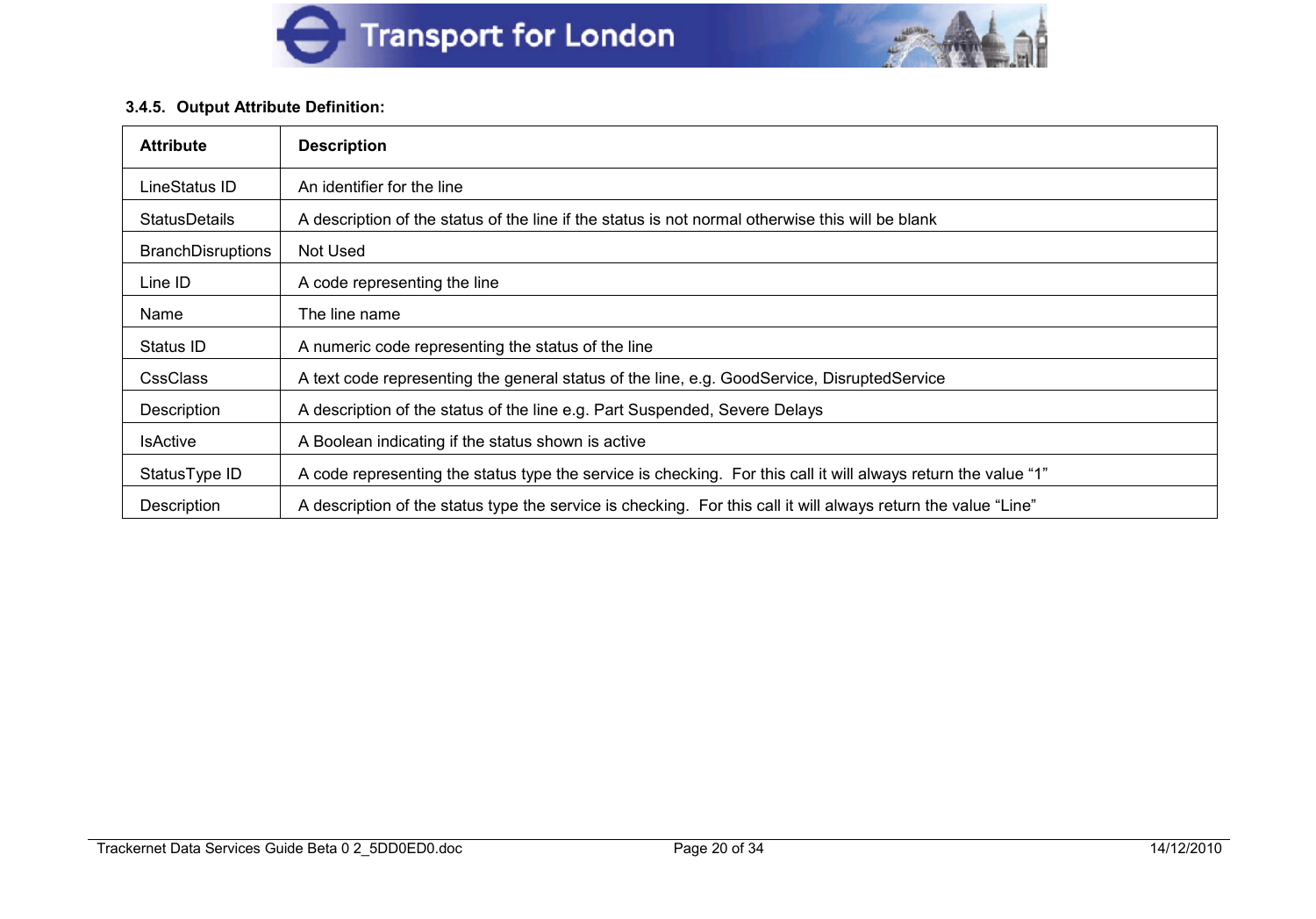# **4. Help Page**

Some brief guidelines on service usage are given at the following url:

http://example.gov.uk/TrackerNet/Help

| Uri                                  | <b>Met</b><br>hod | <b>Description</b>                                                                                                                                   |
|--------------------------------------|-------------------|------------------------------------------------------------------------------------------------------------------------------------------------------|
| $\ast$                               | <b>GET</b>        | The default response for<br>an an<br>invalid request that does not<br>match any of the listed URLs.<br>The default response is Bad<br>Request (400). |
| /LineStatus                          | <b>GET</b>        | Gets line status information for<br>all lines.                                                                                                       |
| /LineStatus/IncidentsOnly            | <b>GET</b>        | Gets line status information for<br>lines with incidents only.                                                                                       |
| /PredictionDetailed/{line}/{station} | <b>GET</b>        | Gets the detailed prediction for a<br>given line and a station.                                                                                      |
| /PredictionSummary/{line}            | <b>GET</b>        | Gets the prediction summary for<br>a given line.                                                                                                     |
| /StationStatus                       | <b>GET</b>        | Gets station status information<br>for all stations.                                                                                                 |
| /StationStatus/IncidentsOnly         | <b>GET</b>        | Gets station status information<br>for stations with incidents only.                                                                                 |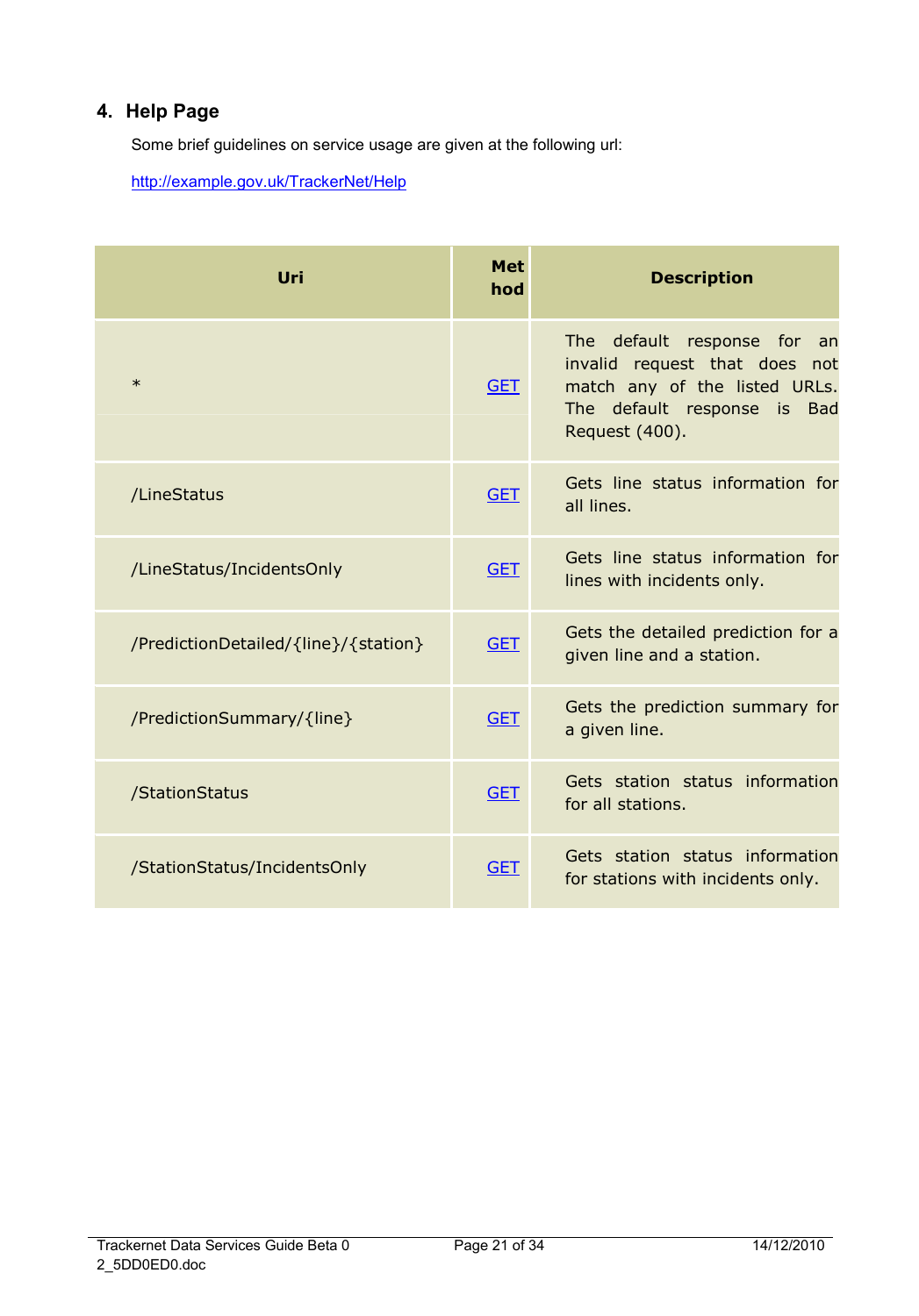# **5. Appendix A – Line Codes**

#### **Note:**

The station and line codes for Train Prediction services are different from the Network Status station and line IDs.

| Code | Line                 |
|------|----------------------|
| В    | <b>Bakerloo</b>      |
| С    | Central              |
| D    | <b>District</b>      |
| Н    | Hammersmith & Circle |
| J    | Jubilee              |
| M    | Metropolitan         |
| N    | Northern             |
| P    | Piccadilly           |
| V    | Victoria             |
| W    | Waterloo & City      |

# **6. Appendix B – Station Codes**

#### **Notes:**

The station codes are usually independent of line i.e. the same code is used for a station on all lines that use the station, but this is not always the case e.g. Edgware Road is ERB on the Bakerloo Line and ERD on the Hammersmith and City line.

The station and line codes for Train Prediction services are different from the Network Status station and line IDs.

| <b>Bakerloo</b> |                              |  |
|-----------------|------------------------------|--|
| Code            | <b>Station Name</b>          |  |
| <b>BST</b>      | <b>Baker Street</b>          |  |
| CHX             | <b>Charing Cross</b>         |  |
| <b>FRB</b>      | Edgware Road (Bakerloo)      |  |
| ELE             | <b>Elephant and Castle</b>   |  |
| <b>FMB</b>      | Embankment                   |  |
| HSD             | Harlesden                    |  |
| HAW             | <b>Harrow and Wealdstone</b> |  |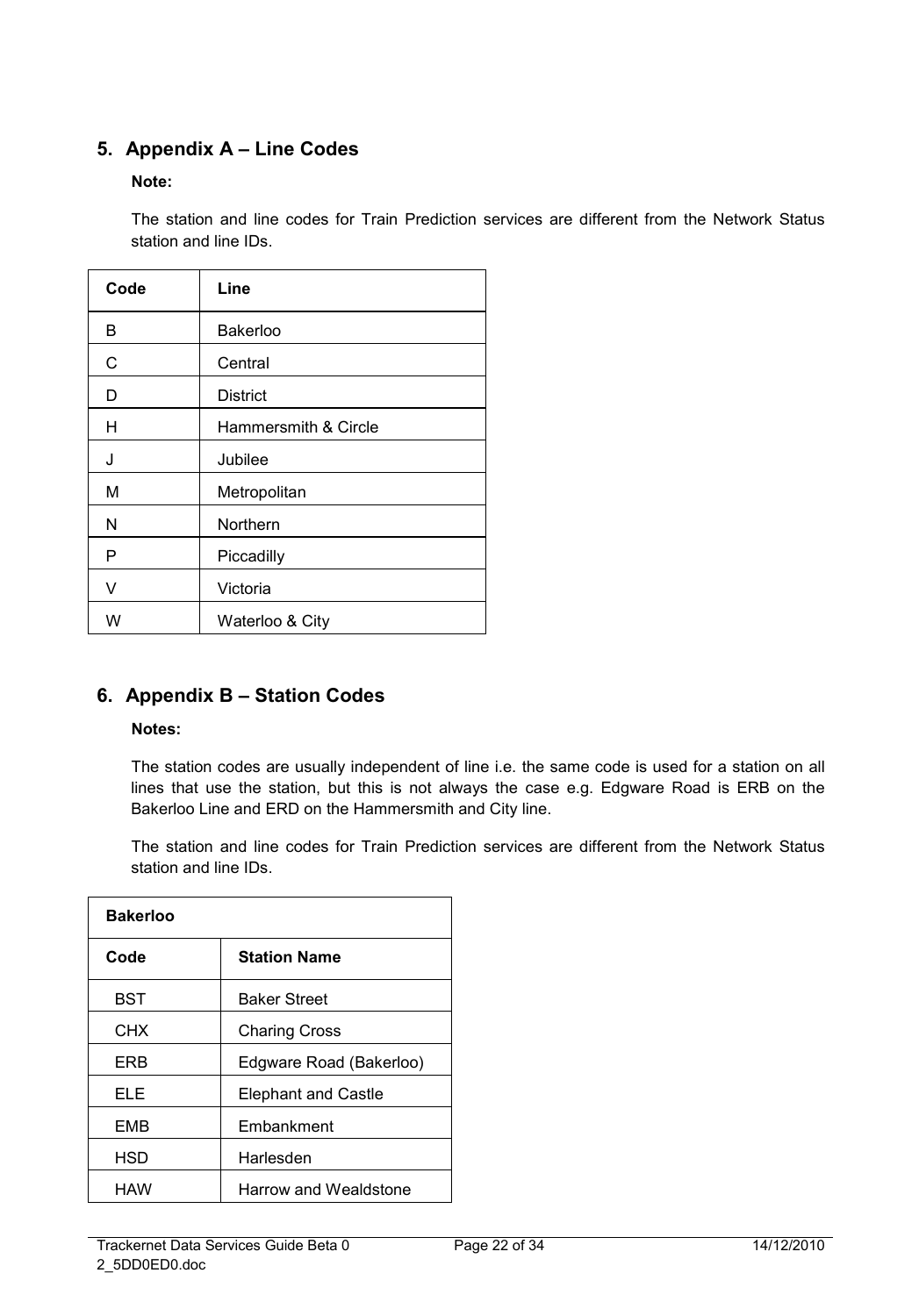| <b>KGN</b> | Kensal Green             |
|------------|--------------------------|
| KNT        | Kenton                   |
| KPK        | Kilburn Park             |
| LAM        | Lambeth North            |
| MDV        | Maida Vale               |
| <b>MYB</b> | Marylebone               |
| <b>NWM</b> | North Wembley            |
| OXC        | <b>Oxford Circus</b>     |
| <b>PAD</b> | Paddington               |
| <b>PIC</b> | <b>Piccadilly Circus</b> |
| QPK        | Queen's Park             |
| <b>RPK</b> | Regent's Park            |
| <b>SKT</b> | South Kenton             |
| SPK        | Stonebridge Park         |
| WAR        | Warwick Avenue           |
| WLO        | Waterloo                 |
| <b>WEM</b> | <b>Wembley Central</b>   |
| <b>WJN</b> | Willesden Junction       |

| Central    |                       |  |
|------------|-----------------------|--|
| Code       | <b>Station Name</b>   |  |
| <b>BNK</b> | <b>Bank</b>           |  |
| <b>BDE</b> | <b>Barkingside</b>    |  |
| <b>BNG</b> | <b>Bethnal Green</b>  |  |
| <b>BDS</b> | <b>Bond Street</b>    |  |
| BHL        | <b>Buckhurst Hill</b> |  |
| <b>CYL</b> | <b>Chancery Lane</b>  |  |
| <b>CHG</b> | Chigwell              |  |
| <b>DEB</b> | Debden                |  |
| EBY        | Ealing Broadway       |  |
| EAC        | East Acton            |  |
| <b>EPP</b> | Epping                |  |
| <b>FLP</b> | Fairlop               |  |
| GHL        | Gants Hill            |  |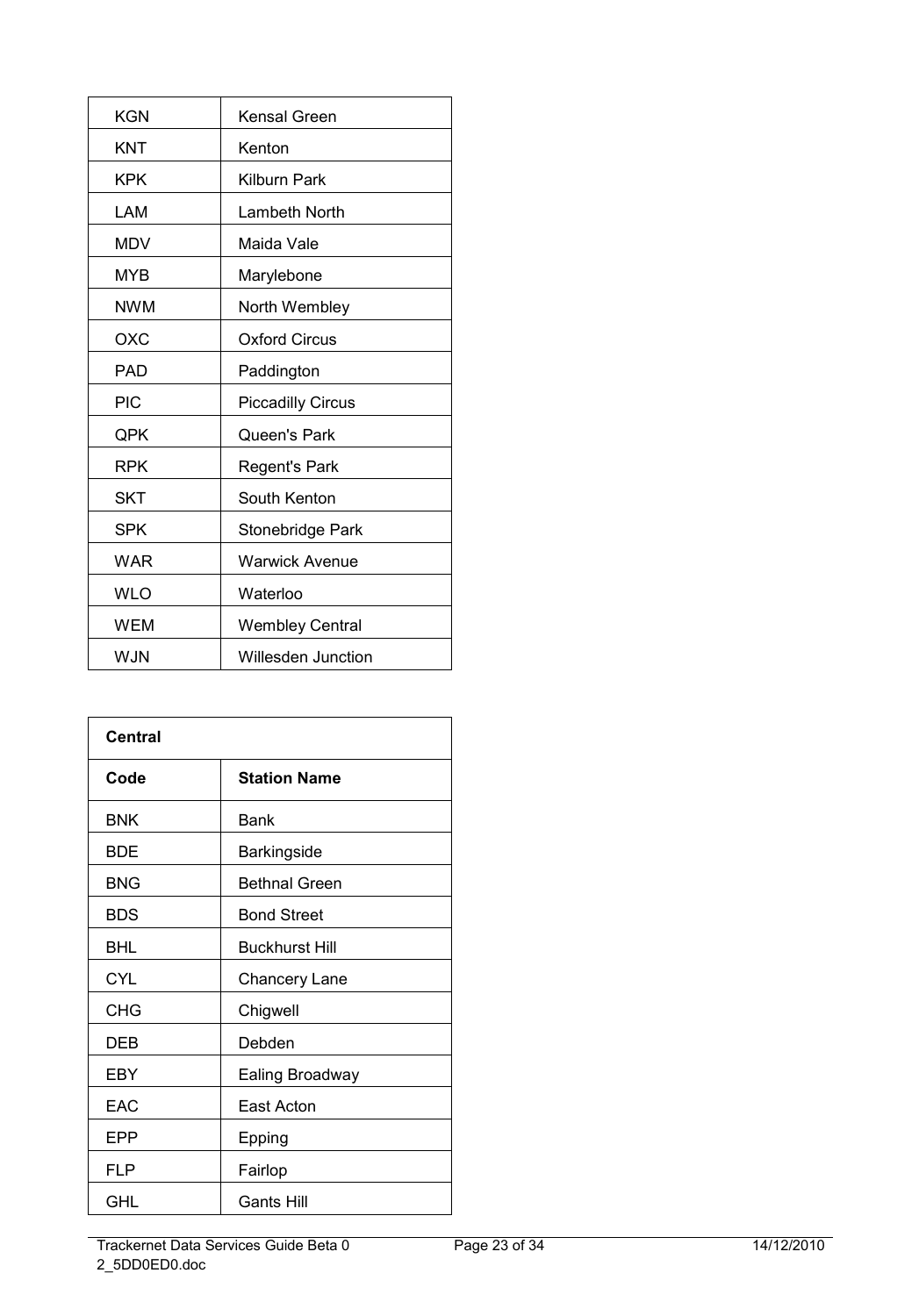| <b>GRH</b> | <b>Grange Hill</b>          |
|------------|-----------------------------|
| <b>GFD</b> | Greenford                   |
| HAI        | Hainault                    |
| <b>HLN</b> | Hanger Lane                 |
| HOL        | Holborn                     |
| <b>HPK</b> | <b>Holland Park</b>         |
| LAN        | Lancaster Gate              |
| LEY        | Leyton                      |
| <b>LYS</b> | Leytonstone                 |
| LST        | <b>Liverpool Street</b>     |
| <b>LTN</b> | Loughton                    |
| <b>MAR</b> | Marble Arch                 |
| <b>MLE</b> | Mile End                    |
| <b>NEP</b> | Newbury Park                |
| <b>NAC</b> | North Acton                 |
| <b>NHT</b> | Northolt                    |
| <b>NHG</b> | Notting Hill Gate           |
| OXC        | <b>Oxford Circus</b>        |
| PER        | Perivale                    |
| QWY        | Queensway                   |
| <b>RED</b> | Redbridge                   |
| <b>ROD</b> | <b>Roding Valley</b>        |
| RUG        | Ruislip Gardens             |
| SBC        | Shepherd's Bush             |
| <b>SNB</b> | Snaresbrook                 |
| <b>SRP</b> | South Ruislip               |
| <b>SWF</b> | South Woodford              |
| <b>STP</b> | St Paul's                   |
| <b>SFD</b> | Stratford                   |
| <b>THB</b> | <b>Theydon Bois</b>         |
| <b>TCR</b> | <b>Tottenham Court Road</b> |
| <b>WAN</b> | Wanstead                    |
| <b>WAC</b> | <b>West Acton</b>           |
| <b>WRP</b> | <b>West Ruislip</b>         |
| <b>WCT</b> | <b>White City</b>           |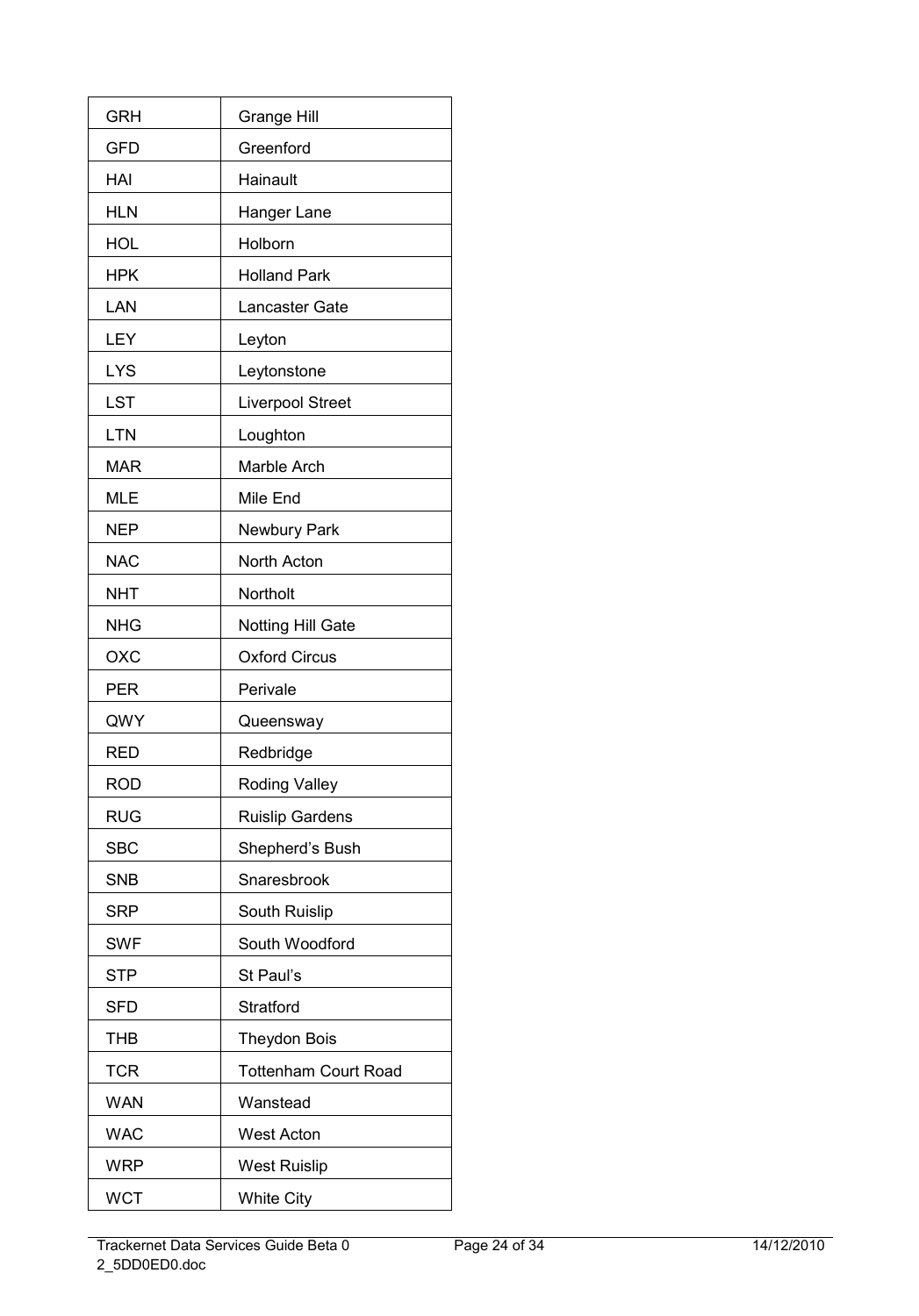| Woodford<br>WFD |
|-----------------|
|-----------------|

#### **Circle – use Hammersmith and Circle**

| <b>District</b> |                                    |
|-----------------|------------------------------------|
| Code            | Name                               |
| <b>ACT</b>      | <b>Acton Town</b>                  |
| <b>ALE</b>      | Aldgate East                       |
| BKG             | <b>Barking</b>                     |
| <b>BCT</b>      | <b>Barons Court</b>                |
| <b>BEC</b>      | <b>Becontree</b>                   |
| BLF             | <b>Blackfriars</b>                 |
| <b>BWR</b>      | <b>Bow Road</b>                    |
| <b>BBB</b>      | Bromley-by-Bow                     |
| <b>CST</b>      | <b>Cannon Street</b>               |
| <b>CHP</b>      | <b>Chiswick Park</b>               |
| <b>DGE</b>      | Dagenham East                      |
| <b>DGH</b>      | Dagenham Heathway                  |
| EBY             | Ealing Broadway                    |
| <b>ECM</b>      | Ealing Common                      |
| <b>ECT</b>      | Earl's Court                       |
| <b>EHM</b>      | East Ham                           |
| EPY             | East Putney                        |
| <b>ERD</b>      | Edgware Road (H & C)               |
| <b>EPK</b>      | Elm Park                           |
| <b>EMB</b>      | Embankment                         |
| <b>FBY</b>      | Fulham Broadway                    |
| <b>GRD</b>      | Gloucester Road                    |
| <b>GUN</b>      | Gunnersbury                        |
| <b>HMD</b>      | Hammersmith (District and<br>Picc) |
| <b>HST</b>      | <b>High Street Kensington</b>      |
| <b>HCH</b>      | Hornchurch                         |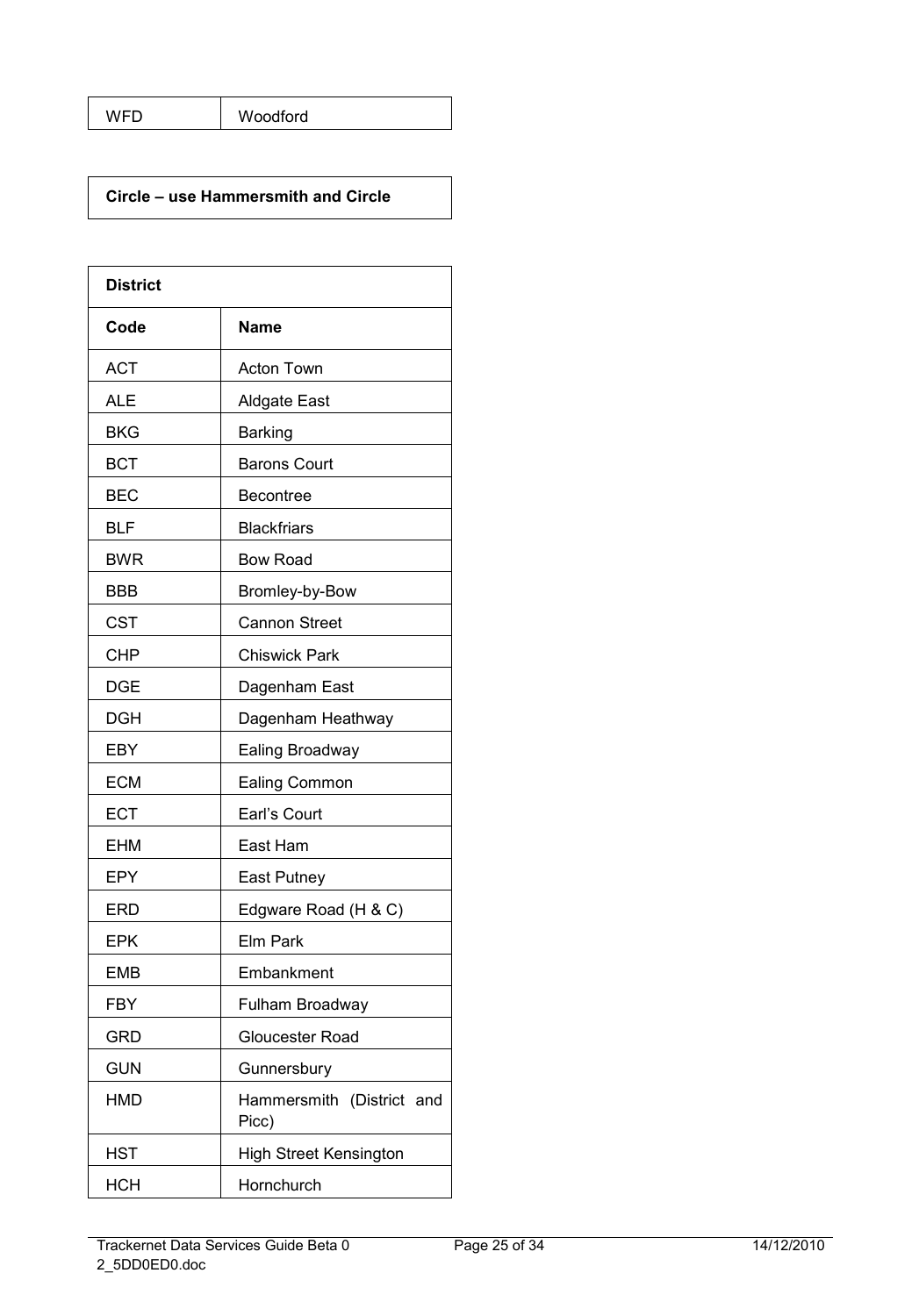| <b>District</b> |                         |
|-----------------|-------------------------|
| Code            | <b>Name</b>             |
| <b>OLY</b>      | Kensington (Olympia)    |
| <b>KEW</b>      | <b>Kew Gardens</b>      |
| <b>MAN</b>      | <b>Mansion House</b>    |
| <b>MLE</b>      | Mile End                |
| <b>MON</b>      | Monument                |
| <b>OLY</b>      | Olympia                 |
| <b>PGR</b>      | Parsons Green           |
| <b>PLW</b>      | Plaistow                |
| <b>PUT</b>      | <b>Putney Bridge</b>    |
| <b>RCP</b>      | <b>Ravenscourt Park</b> |
| <b>RMD</b>      | Richmond                |
| SSQ             | Sloane Square           |
| <b>SKN</b>      | South Kensington        |
| <b>SFS</b>      | Southfields             |
| <b>SJP</b>      | St. James's Park        |
| <b>STB</b>      | <b>Stamford Brook</b>   |
| <b>STG</b>      | <b>Stepney Green</b>    |
| <b>TEM</b>      | Temple                  |
| <b>THL</b>      | <b>Tower Hill</b>       |
| <b>TGR</b>      | Turnham Green           |
| <b>UPM</b>      | Upminster               |
| <b>UPB</b>      | <b>Upminster Bridge</b> |
| <b>UPY</b>      | Upney                   |
| <b>UPK</b>      | <b>Upton Park</b>       |
| <b>VIC</b>      | Victoria                |
| <b>WBT</b>      | <b>West Brompton</b>    |
| <b>WHM</b>      | West Ham                |
| <b>WKN</b>      | <b>West Kensington</b>  |
| <b>WMS</b>      | Westminster             |
| <b>WCL</b>      | Whitechapel             |
| <b>WDN</b>      | Wimbledon               |
| <b>WMP</b>      | <b>Wimbledon Park</b>   |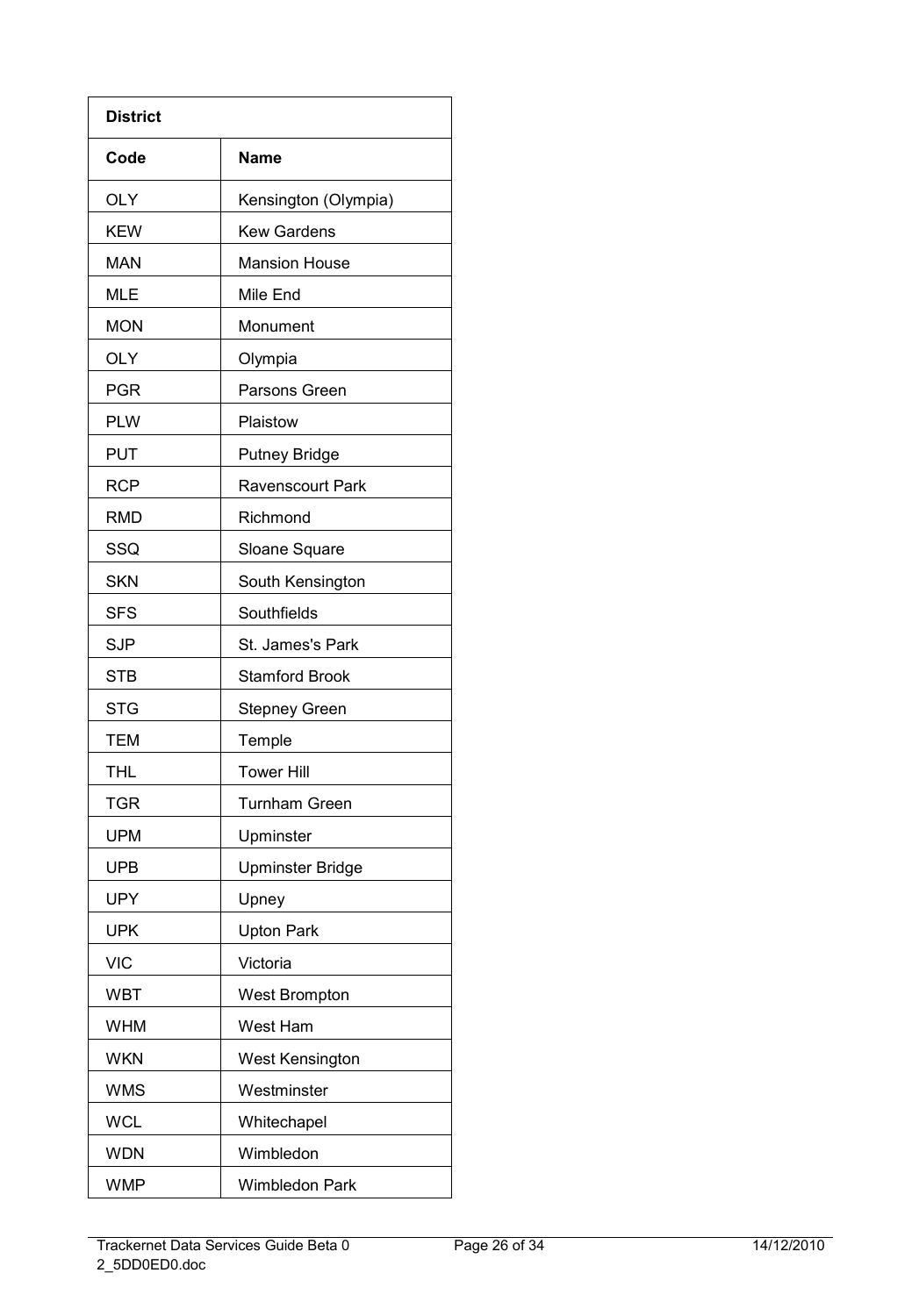| <b>Hammersmith &amp; City, Circle</b> |                               |
|---------------------------------------|-------------------------------|
| Code                                  | Name                          |
| ALD                                   | Aldgate                       |
| <b>ALE</b>                            | <b>Aldgate East</b>           |
| BST                                   | <b>Baker Street</b>           |
| <b>BAR</b>                            | <b>Barbican</b>               |
| <b>BKG</b>                            | <b>Barking</b>                |
| BLF                                   | <b>Blackfriars</b>            |
| <b>BWR</b>                            | <b>Bow Road</b>               |
| BBB                                   | Bromley-by-Bow                |
| <b>CST</b>                            | <b>Cannon Street</b>          |
| <b>EHM</b>                            | East Ham                      |
| <b>ERD</b>                            | Edgware Road (H & C)          |
| <b>EMB</b>                            | Embankment                    |
| <b>ESQ</b>                            | <b>Euston Square</b>          |
| <b>FAR</b>                            | Farringdon                    |
| GRD                                   | <b>Gloucester Road</b>        |
| <b>GPS</b>                            | <b>Great Portland Street</b>  |
| HMS                                   | Hammersmith                   |
| HST                                   | <b>High Street Kensington</b> |
| KXX                                   | King's Cross St Pancras       |
| LST                                   | <b>Liverpool Street</b>       |
| <b>MAN</b>                            | <b>Mansion House</b>          |
| <b>MLE</b>                            | Mile End                      |
| <b>MON</b>                            | Monument                      |
| <b>MGT</b>                            | Moorgate                      |
| <b>PAD</b>                            | Paddington                    |
| <b>PLW</b>                            | Plaistow                      |
| SSQ                                   | Sloane Square                 |
| <b>SKN</b>                            | South Kensington              |
| <b>SJP</b>                            | St. James's Park              |
| STG                                   | <b>Stepney Green</b>          |
| <b>TEM</b>                            | Temple                        |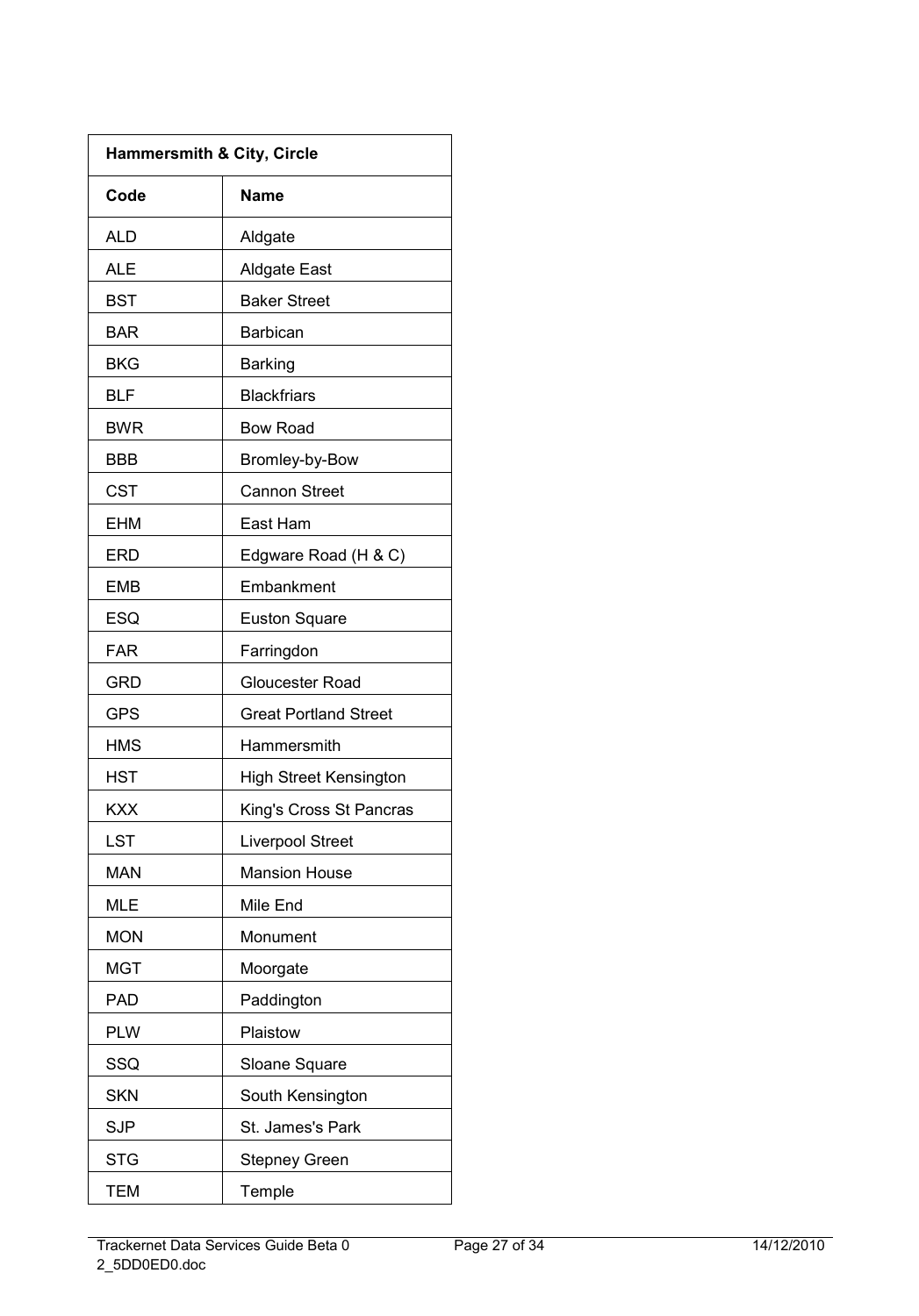| <b>Hammersmith &amp; City, Circle</b> |                   |
|---------------------------------------|-------------------|
| Code                                  | <b>Name</b>       |
| <b>THL</b>                            | <b>Tower Hill</b> |
| <b>UPK</b>                            | Upton Park        |
| <b>VIC</b>                            | Victoria          |
| <b>WHM</b>                            | West Ham          |
| <b>WMS</b>                            | Westminster       |
| WCL                                   | Whitechapel       |

| <b>Jubilee</b> |                      |
|----------------|----------------------|
| Code           | <b>Name</b>          |
| <b>BST</b>     | <b>Baker Street</b>  |
| <b>BER</b>     | Bermondsey           |
| <b>BDS</b>     | <b>Bond Street</b>   |
| <b>CWR</b>     | Canada Water         |
| <b>CWF</b>     | Canary Wharf         |
| <b>CNT</b>     | <b>Canning Town</b>  |
| <b>CPK</b>     | <b>Canons Park</b>   |
| <b>DHL</b>     | <b>Dollis Hill</b>   |
| <b>FRD</b>     | <b>Finchley Road</b> |
| <b>GPK</b>     | <b>Green Park</b>    |
| KIL            | Kilburn              |
| <b>KBY</b>     | Kingsbury            |
| LON            | London Bridge        |
| <b>NEA</b>     | Neasden              |
| <b>NGW</b>     | North Greenwich      |
| QBY            | Queensbury           |
| <b>SWK</b>     | Southwark            |
| <b>SJW</b>     | St John's Wood       |
| <b>STA</b>     | Stanmore             |
| <b>SFD</b>     | Stratford            |
| <b>SWC</b>     | <b>Swiss Cottage</b> |
| <b>WLO</b>     | Waterloo             |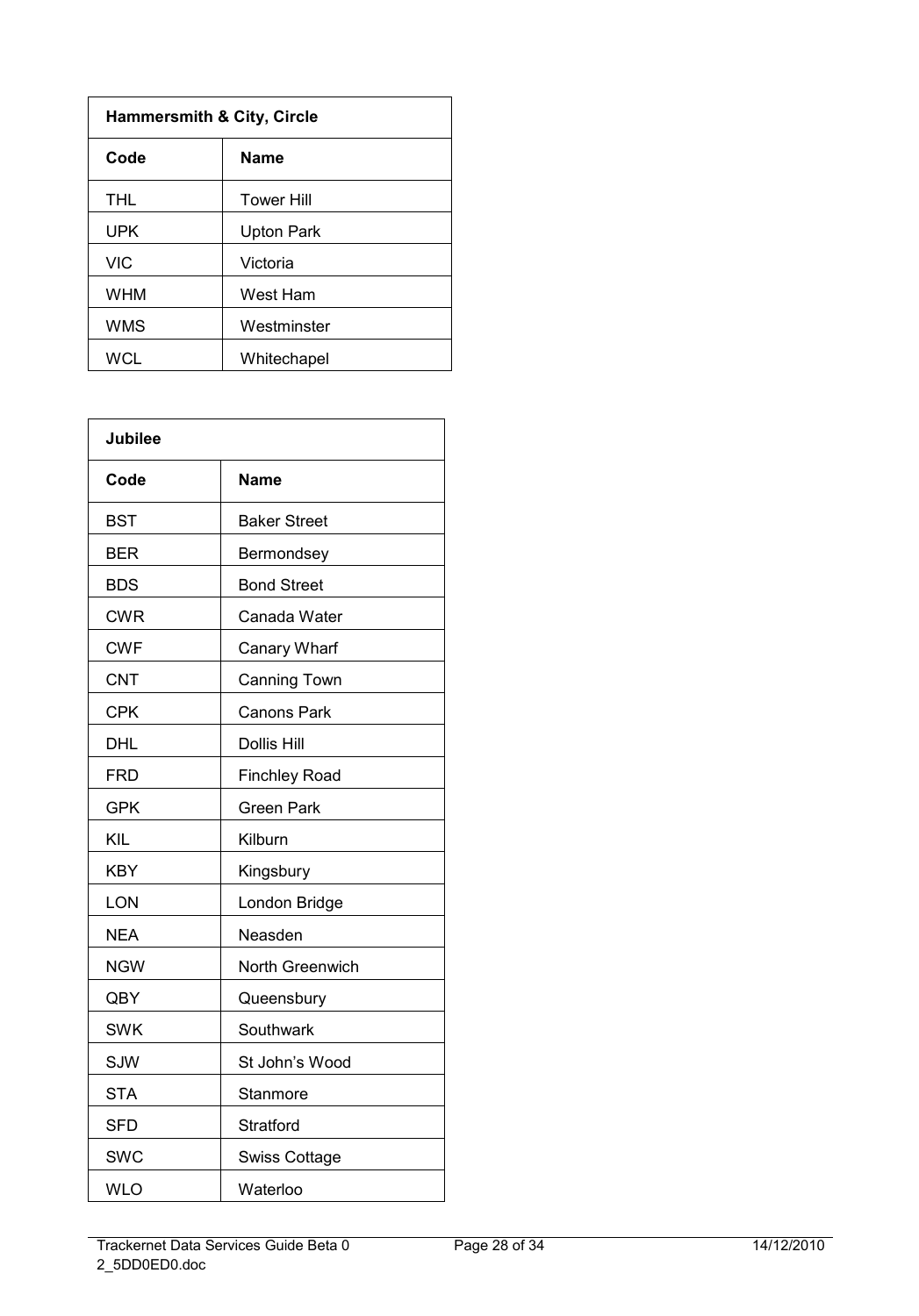| Jubilee    |                     |
|------------|---------------------|
| Code       | <b>Name</b>         |
| <b>WPK</b> | <b>Wembley Park</b> |
| <b>WHM</b> | West Ham            |
| <b>WHD</b> | West Hampstead      |
| <b>WMS</b> | Westminster         |
| WLG        | Willesden Green     |

| Metropolitan |                              |
|--------------|------------------------------|
| Code         | <b>Station Name</b>          |
| ALD          | Aldgate                      |
| <b>AME</b>   | Amersham                     |
| BST          | <b>Baker Street</b>          |
| BAR          | Barbican                     |
| <b>CLF</b>   | <b>Chalfont and Latimer</b>  |
| <b>CWD</b>   | Chorleywood                  |
| <b>CLW</b>   | <b>Colliers Wood</b>         |
| <b>CRX</b>   | Croxley                      |
| <b>ETE</b>   | Eastcote                     |
| ESQ          | <b>Euston Square</b>         |
| <b>FAR</b>   | Farringdon                   |
| FRD          | <b>Finchley Road</b>         |
| <b>GPS</b>   | <b>Great Portland Street</b> |
| HOH          | Harrow on the Hill           |
| <b>HDN</b>   | Hillingdon                   |
| ICK          | Ickenham                     |
| <b>KXX</b>   | King's Cross St Pancras      |
| LST          | <b>Liverpool Street</b>      |
| <b>MPK</b>   | Moor Park                    |
| MGT          | Moorgate                     |
| <b>NHR</b>   | North Harrow                 |
| <b>NWP</b>   | Northwick Park               |
| NWD          | Northwood                    |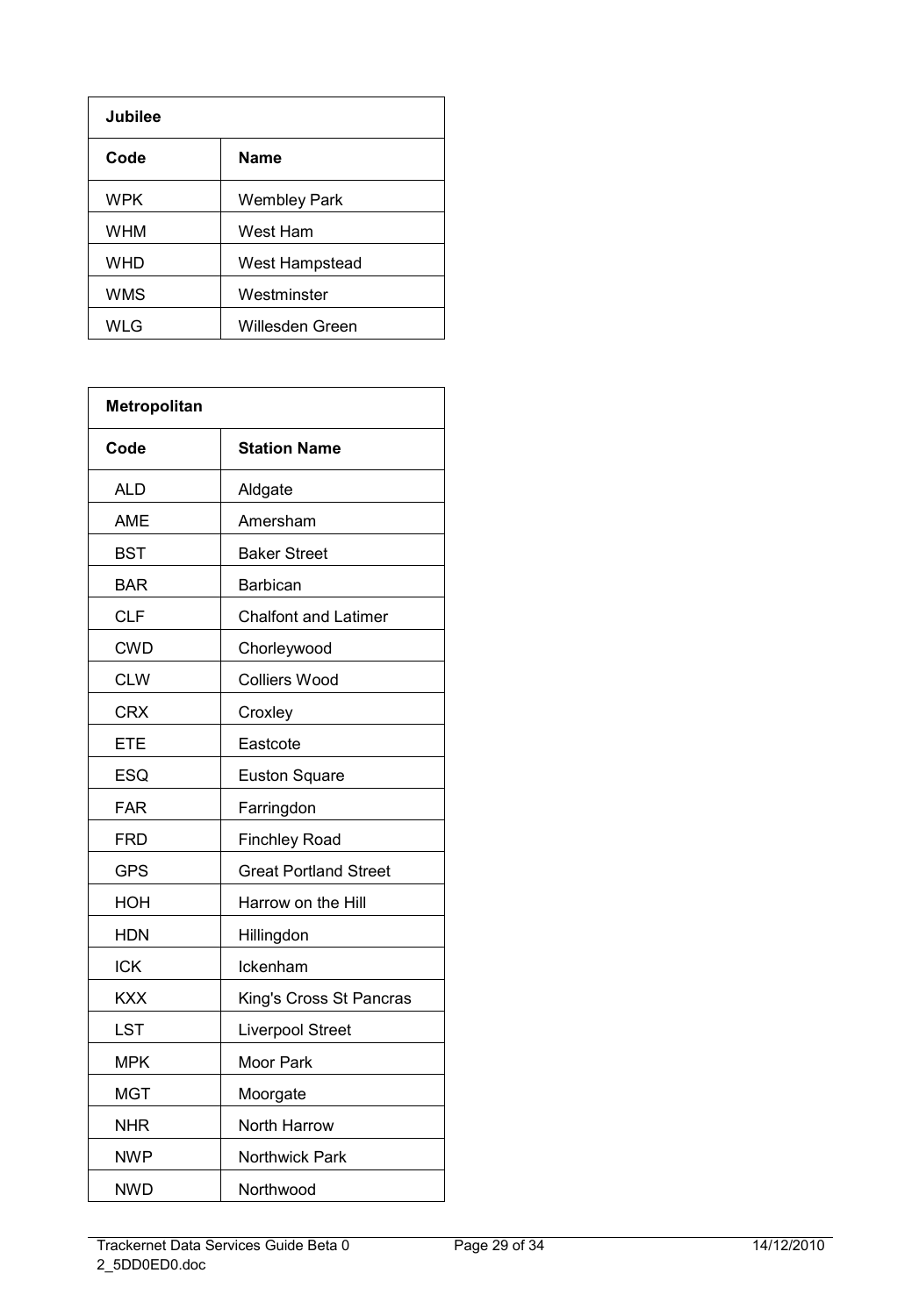| <b>Metropolitan</b> |                      |
|---------------------|----------------------|
| Code                | <b>Station Name</b>  |
| <b>NWH</b>          | Northwood Hills      |
| <b>PIN</b>          | Pinner               |
| <b>RLN</b>          | Rayners Lane         |
| RKY                 | Rickmansworth        |
| RUI                 | Ruislip              |
| RUM                 | <b>Ruislip Manor</b> |
| <b>UXB</b>          | Uxbridge             |
| WAT                 | Watford              |
| <b>WPK</b>          | <b>Wembley Park</b>  |
| WHR                 | <b>West Harrow</b>   |

| <b>Northern</b> |                      |
|-----------------|----------------------|
| Code            | Name                 |
| ANG             | Angel                |
| <b>ARC</b>      | Archway              |
| <b>BAL</b>      | <b>Balham</b>        |
| <b>BNK</b>      | <b>Bank</b>          |
| <b>BPK</b>      | <b>Belsize Park</b>  |
| <b>BOR</b>      | Borough              |
| <b>BTX</b>      | <b>Brent Cross</b>   |
| <b>BUR</b>      | <b>Burnt Oak</b>     |
| <b>CTN</b>      | Camden Town          |
| <b>CHF</b>      | <b>Chalk Farm</b>    |
| <b>CHX</b>      | <b>Charing Cross</b> |
| <b>CPC</b>      | Clapham Common       |
| <b>CPN</b>      | Clapham North        |
| <b>CPS</b>      | Clapham South        |
| COL             | Colindale            |
| <b>CLW</b>      | <b>Colliers Wood</b> |
| EFY             | <b>East Finchley</b> |
| EDG             | Edgware              |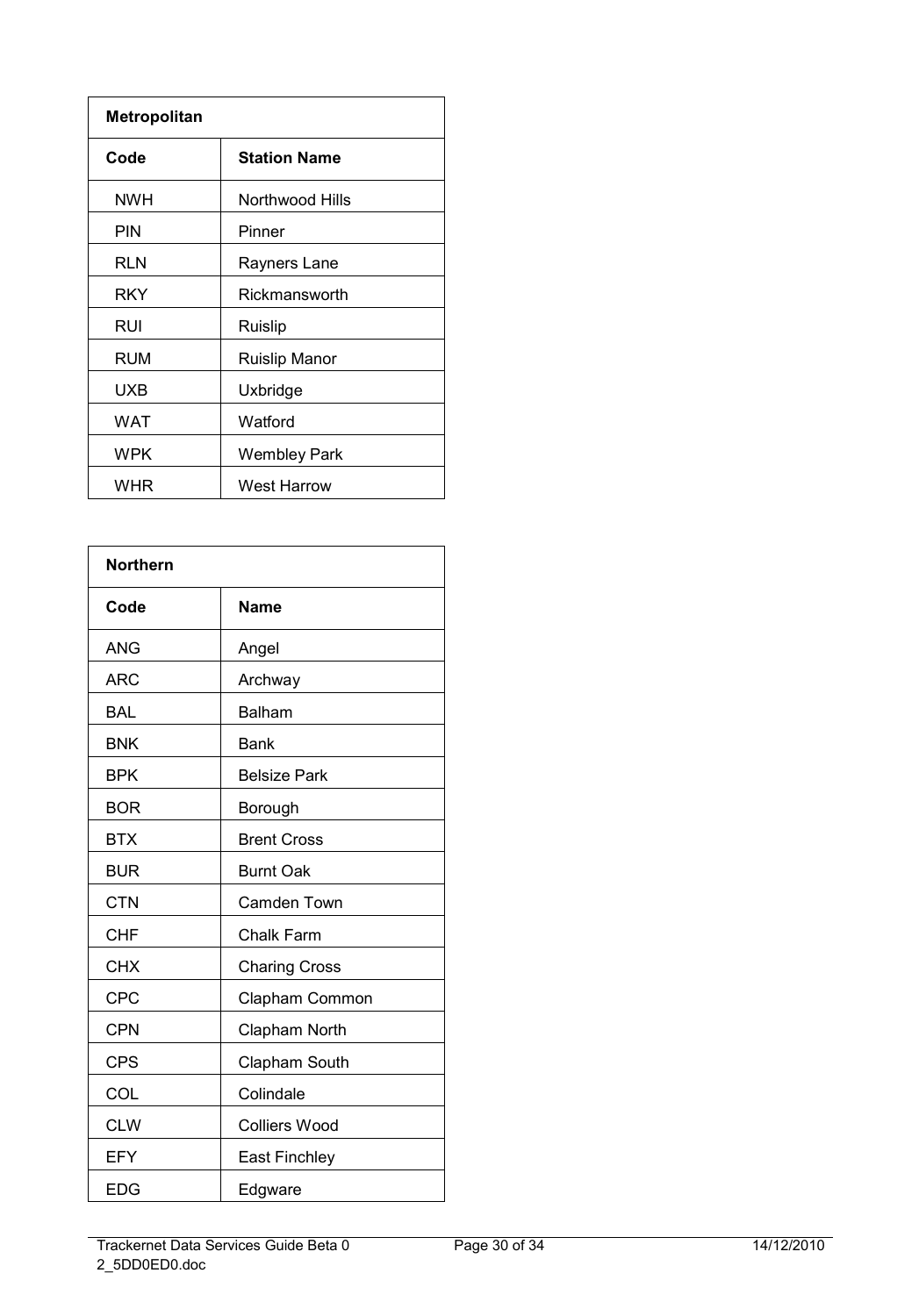| <b>Northern</b> |                             |
|-----------------|-----------------------------|
| Code            | Name                        |
| ELE             | <b>Elephant and Castle</b>  |
| <b>EMB</b>      | Embankment                  |
| <b>EUS</b>      | Euston                      |
| <b>FYC</b>      | <b>Finchley Central</b>     |
| GGR             | <b>Golders Green</b>        |
| <b>GST</b>      | Goodge Street               |
| <b>HMP</b>      | Hampstead                   |
| <b>HND</b>      | <b>Hendon Central</b>       |
| <b>HBT</b>      | <b>High Barnet</b>          |
| HIG             | Highgate                    |
| <b>KEN</b>      | Kennington                  |
| <b>KTN</b>      | Kentish Town                |
| <b>KXX</b>      | King's Cross St Pancras     |
| LSQ             | Leicester Square            |
| <b>LON</b>      | London Bridge               |
| <b>MHE</b>      | Mill Hill East              |
| <b>MGT</b>      | Moorgate                    |
| <b>MOR</b>      | Morden                      |
| <b>MCR</b>      | <b>Mornington Crescent</b>  |
| OLD             | Old Street                  |
| OVL             | Oval                        |
| <b>SWM</b>      | South Wimbledon             |
| <b>STK</b>      | Stockwell                   |
| <b>TBE</b>      | <b>Tooting Bec</b>          |
| <b>TBY</b>      | <b>Tooting Broadway</b>     |
| <b>TCR</b>      | <b>Tottenham Court Road</b> |
| <b>TOT</b>      | Totteridge and Whetstone    |
| <b>TPK</b>      | <b>Tufnell Park</b>         |
| <b>WST</b>      | <b>Warren Street</b>        |
| <b>WLO</b>      | Waterloo                    |
| <b>WFY</b>      | <b>West Finchley</b>        |
| <b>WSP</b>      | <b>Woodside Park</b>        |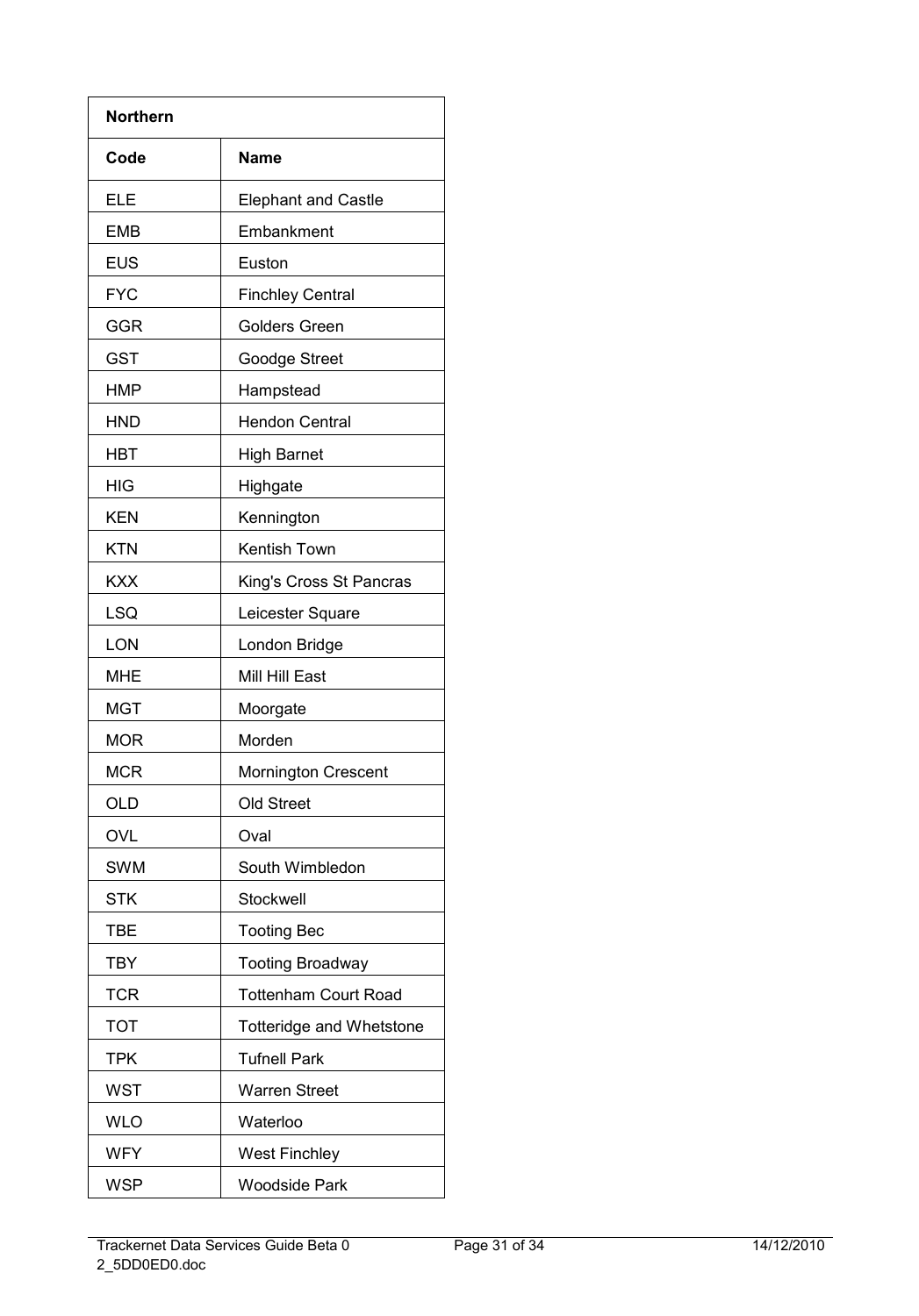| <b>Piccadilly</b> |                                    |
|-------------------|------------------------------------|
| Code              | Name                               |
| <b>ACT</b>        | Acton Town                         |
| ALP               | Alperton                           |
| AGR               | <b>Arnos Grove</b>                 |
| ARL               | Arsenal                            |
| <b>BCT</b>        | <b>Barons Court</b>                |
| <b>BOS</b>        | <b>Boston Manor</b>                |
| <b>BGR</b>        | <b>Bounds Green</b>                |
| <b>CRD</b>        | Caledonian Road                    |
| <b>CFS</b>        | Cockfosters                        |
| COV               | <b>Covent Garden</b>               |
| <b>ECM</b>        | <b>Ealing Common</b>               |
| <b>ECT</b>        | Earl's Court                       |
| ETE               | Eastcote                           |
| <b>FPK</b>        | <b>Finsbury Park</b>               |
| GRD               | Gloucester Road                    |
| <b>GPK</b>        | Green Park                         |
| <b>HMD</b>        | Hammersmith (District and<br>Picc) |
| HTX               | <b>Hatton Cross</b>                |
| HTF               | <b>Heathrow Terminal 4</b>         |
| <b>HRV</b>        | <b>Heathrow Terminal 5</b>         |
| <b>HRC</b>        | <b>Heathrow Terminals 123</b>      |
| <b>HDN</b>        | Hillingdon                         |
| <b>HOL</b>        | Holborn                            |
| <b>HRD</b>        | <b>Holloway Road</b>               |
| <b>HNC</b>        | <b>Hounslow Central</b>            |
| <b>HNE</b>        | <b>Hounslow East</b>               |
| <b>HNW</b>        | <b>Hounslow West</b>               |
| <b>HPC</b>        | Hyde Park Corner                   |
| <b>ICK</b>        | Ickenham                           |
| <b>KXX</b>        | King's Cross St Pancras            |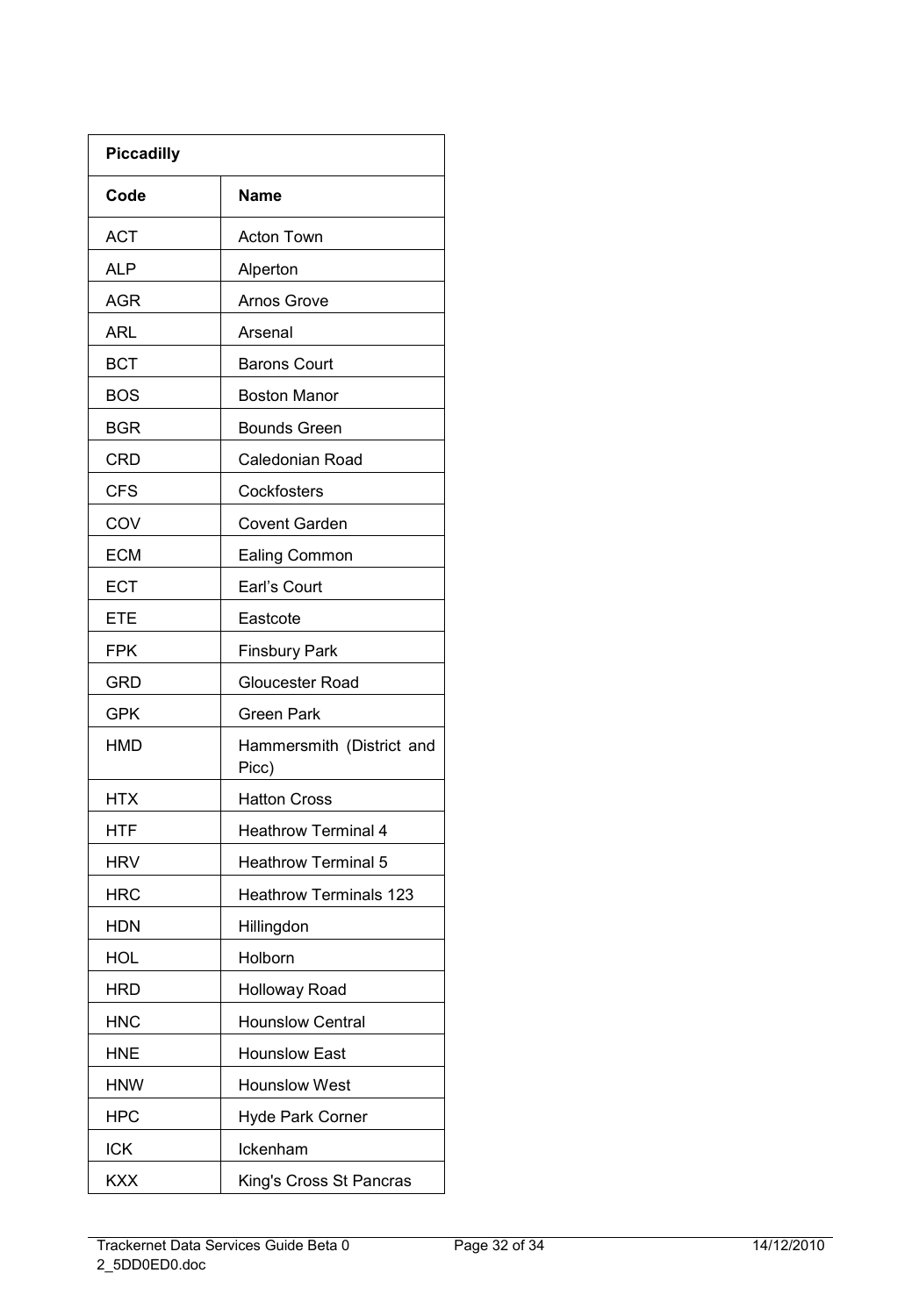| <b>Piccadilly</b> |                          |
|-------------------|--------------------------|
| Code              | <b>Name</b>              |
| KNB               | Knightsbridge            |
| <b>LSQ</b>        | Leicester Square         |
| <b>MNR</b>        | <b>Manor House</b>       |
| <b>NEL</b>        | North Ealing             |
| NFD               | Northfields              |
| <b>OAK</b>        | Oakwood                  |
| <b>OST</b>        | Osterley                 |
| <b>PRY</b>        | Park Royal               |
| PIC               | <b>Piccadilly Circus</b> |
| <b>RLN</b>        | Rayners Lane             |
| <b>RUI</b>        | Ruislip                  |
| <b>RUM</b>        | <b>Ruislip Manor</b>     |
| <b>RSQ</b>        | <b>Russell Square</b>    |
| <b>SEL</b>        | South Ealing             |
| <b>SHR</b>        | South Harrow             |
| <b>SKN</b>        | South Kensington         |
| <b>SGT</b>        | Southgate                |
| <b>SHL</b>        | Sudbury Hill             |
| <b>STN</b>        | Sudbury Town             |
| <b>TGR</b>        | <b>Turnham Green</b>     |
| <b>TPL</b>        | <b>Turnpike Lane</b>     |
| <b>UXB</b>        | Uxbridge                 |
| <b>WGN</b>        | <b>Wood Green</b>        |

| <b>Victoria</b> |                        |
|-----------------|------------------------|
| Code            | <b>Name</b>            |
| <b>BHR</b>      | <b>Blackhorse Road</b> |
| <b>BRX</b>      | <b>Brixton</b>         |
| <b>EUS</b>      | Euston                 |
| <b>FPK</b>      | <b>Finsbury Park</b>   |
| <b>GPK</b>      | <b>Green Park</b>      |